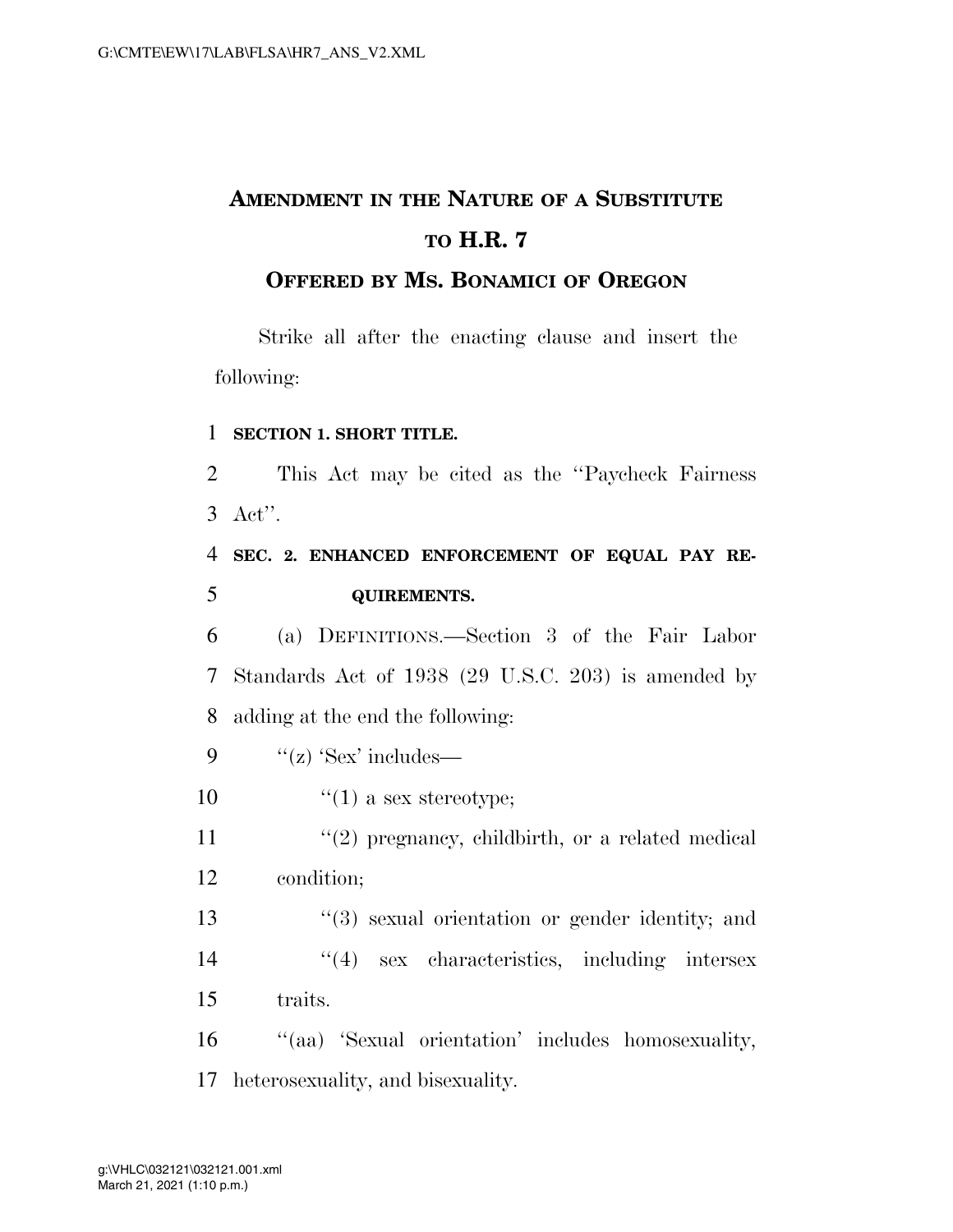''(bb) 'Gender identity' means the gender-related identity, appearance, mannerisms, or other gender-related characteristics of an individual, regardless of the individ-ual's designated sex at birth.''.

 (b) BONA FIDE FACTOR DEFENSE AND MODIFICA- TION OF SAME ESTABLISHMENT REQUIREMENT.—Section 6(d)(1) of the Fair Labor Standards Act of 1938 (29 U.S.C. 206(d)(1)) is amended—

 (1) by striking ''No employer having'' and in-10 serting "(A) No employer having";

 (2) by striking ''any other factor other than sex'' and inserting ''a bona fide factor other than sex, such as education, training, or experience''; and (3) by inserting at the end the following:

 ''(B) The bona fide factor defense described in 16 subparagraph  $(A)(iv)$  shall apply only if the em- ployer demonstrates that such factor (i) is not based upon or derived from a sex-based differential in com- pensation; (ii) is job-related with respect to the posi- tion in question; (iii) is consistent with business ne- cessity; and (iv) accounts for the entire differential in compensation at issue. Such defense shall not apply where the employee demonstrates that an al- ternative employment practice exists that would serve the same business purpose without producing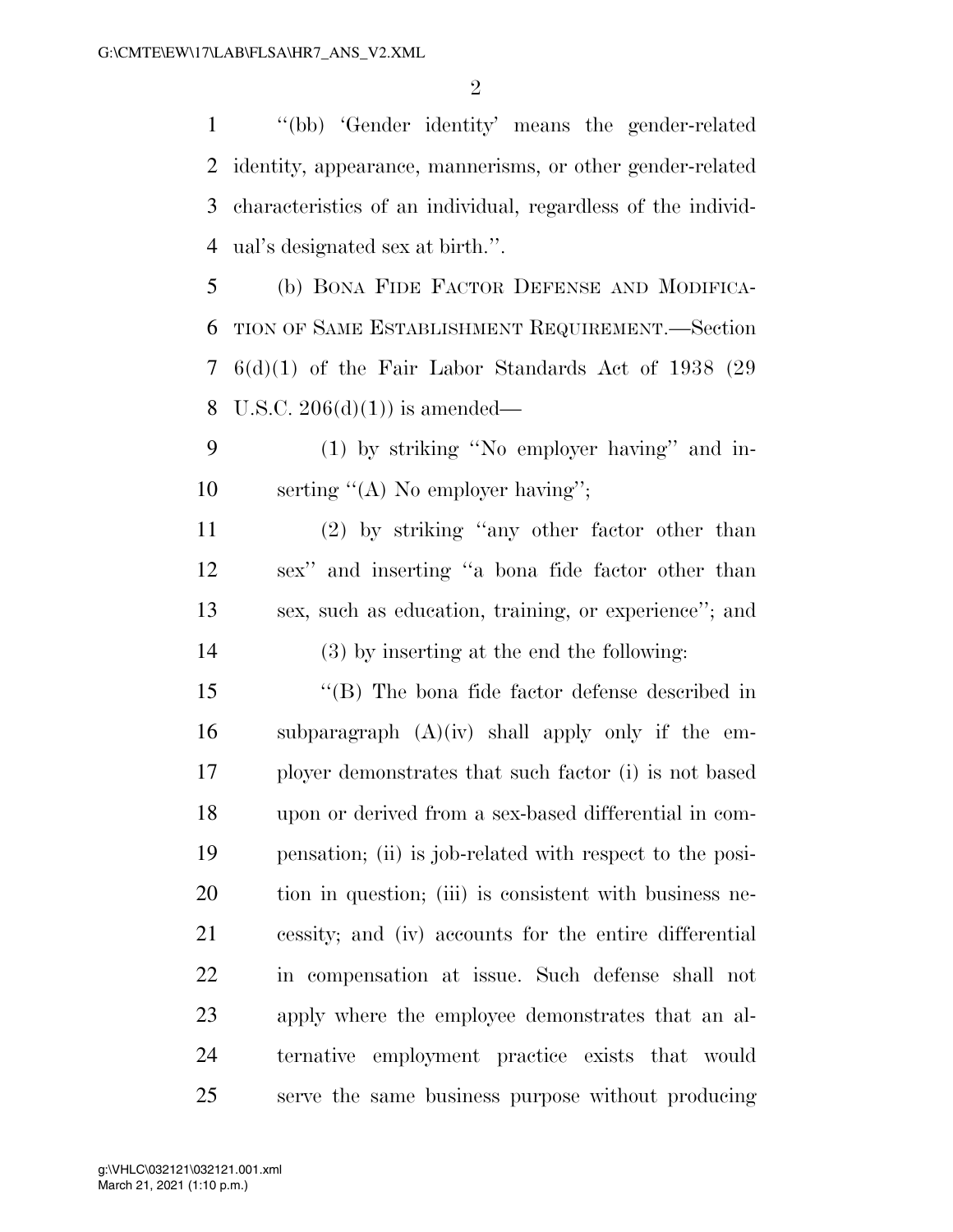such differential and that the employer has refused 2 to adopt such alternative practice.

3 "'(C) For purposes of subparagraph (A), em- ployees shall be deemed to work in the same estab- lishment if the employees work for the same em- ployer at workplaces located in the same county or similar political subdivision of a State. The pre- ceding sentence shall not be construed as limiting broader applications of the term 'establishment' con- sistent with rules prescribed or guidance issued by the Equal Employment Opportunity Commission.''.

 (c) NONRETALIATION PROVISION.—Section 15 of the Fair Labor Standards Act of 1938 (29 U.S.C. 215) is amended—

15 (1) in subsection (a)—

 (A) in paragraph (3), by striking ''em- ployee has filed'' and all that follows and insert-18 ing "employee—

19 ''(A) has made a charge or filed any com- plaint or instituted or caused to be instituted any investigation, proceeding, hearing, or action under or related to this Act, including an inves- tigation conducted by the employer, or has tes- tified or is planning to testify or has assisted or participated in any manner in any such inves-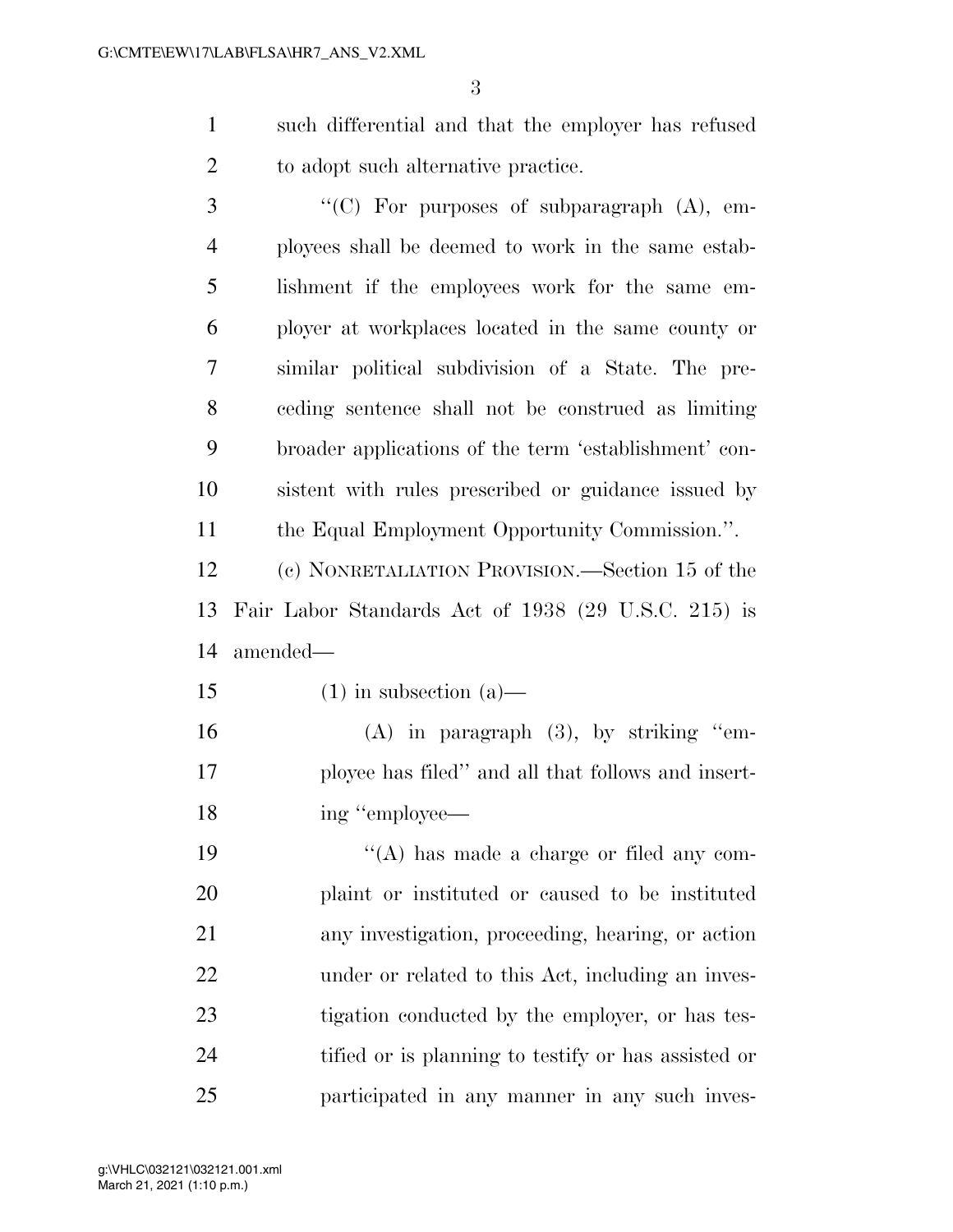| $\mathbf{1}$   | tigation, proceeding, hearing or action, or has                  |
|----------------|------------------------------------------------------------------|
| $\overline{2}$ | served or is planning to serve on an industry                    |
| 3              | committee;                                                       |
| $\overline{4}$ | "(B) has opposed any practice made un-                           |
| 5              | lawful by this Act; or                                           |
| 6              | $\lq\lq$ <sup>"</sup> (C) has inquired about, discussed, or dis- |
| 7              | closed the wages of the employee or another                      |
| 8              | employee (such as by inquiring or discussing                     |
| 9              | with the employer why the wages of the em-                       |
| 10             | ployee are set at a certain rate or salary);";                   |
| 11             | $(B)$ in paragraph $(5)$ , by striking the pe-                   |
| 12             | riod at the end and inserting "; or"; and                        |
| 13             | (C) by adding at the end the following:                          |
| 14             | $``(6)$ to require an employee to sign a contract                |
| 15             | or waiver that would prohibit the employee from dis-             |
| 16             | closing information about the employee's wages.";                |
| 17             | and                                                              |
| 18             | $(2)$ by adding at the end the following:                        |
| 19             | "(c) Subsection (a)(3)(C) shall not apply to instances           |
| 20             | in which an employee who has access to the wage informa-         |
| 21             | tion of other employees as a part of such employee's essen-      |
| 22             | tial job functions discloses the wages of such other employ-     |
| 23             | ees to individuals who do not otherwise have access to such      |
| 24             | information, unless such disclosure is in response to a          |
| 25             | complaint or charge or in furtherance of an investigation,       |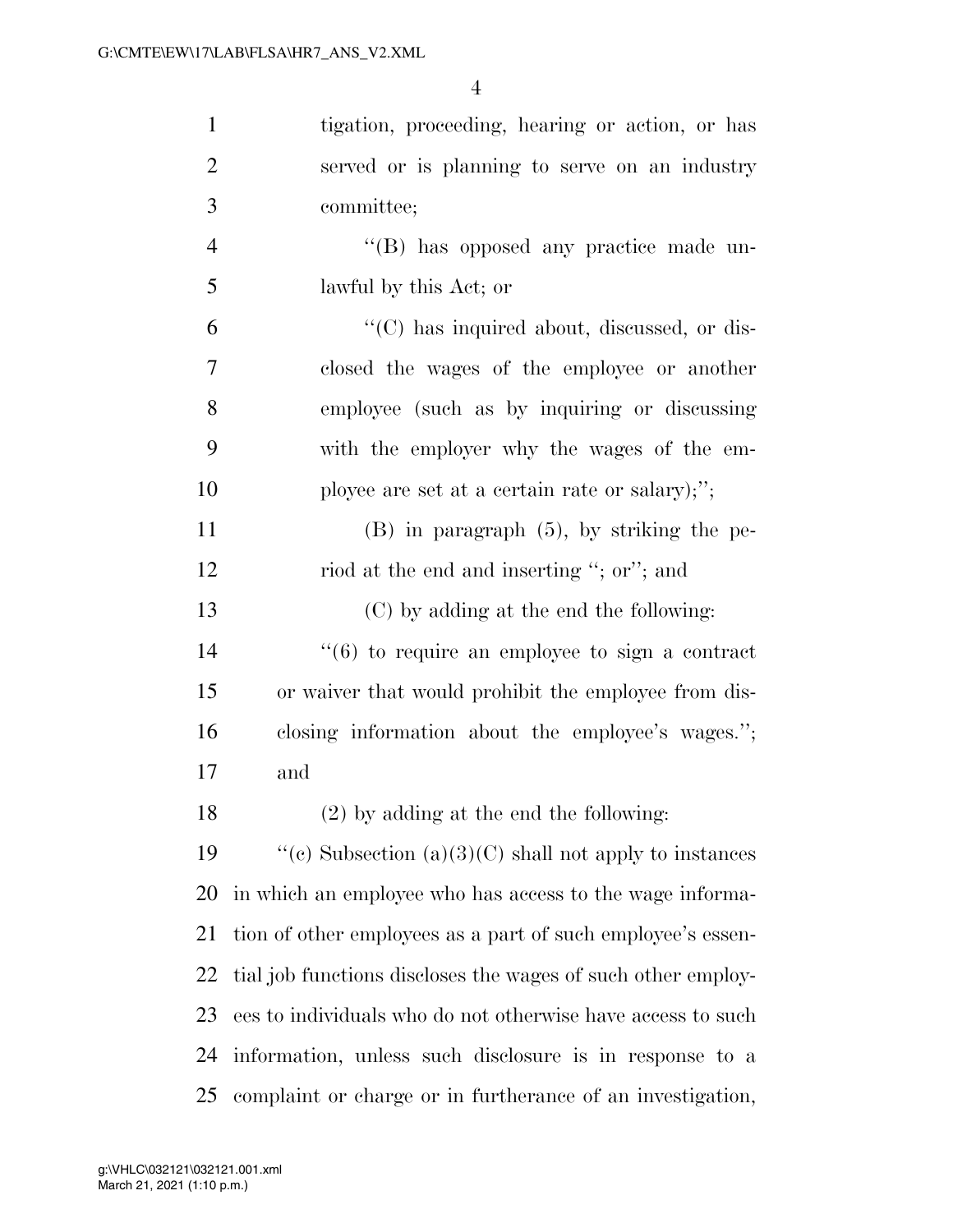proceeding, hearing, or action under section 6(d), includ- ing an investigation conducted by the employer. Nothing in this subsection shall be construed to limit the rights of an employee provided under any other provision of law.''.

 (d) ENHANCED PENALTIES.—Section 16(b) of the Fair Labor Standards Act of 1938 (29 U.S.C. 216(b)) is amended—

 (1) by inserting after the first sentence the fol- lowing: ''Any employer who violates section 6(d), or 11 who violates the provisions of section  $15(a)(3)$  in re-12 lation to a violation of section 6(d), shall additionally be liable for such compensatory damages, or, where the employee demonstrates that the employer acted with malice or reckless indifference, punitive dam- ages as may be appropriate, except that the United States shall not be liable for punitive damages.'';

 (2) in the sentence beginning ''An action to'', by striking ''the preceding sentences'' and inserting 20  $\ldots$  "any of the preceding sentences of this subsection";

 (3) in the sentence beginning ''No employees shall'', by striking ''No employees'' and inserting ''Except with respect to class actions brought to en-24 force section 6(d), no employee";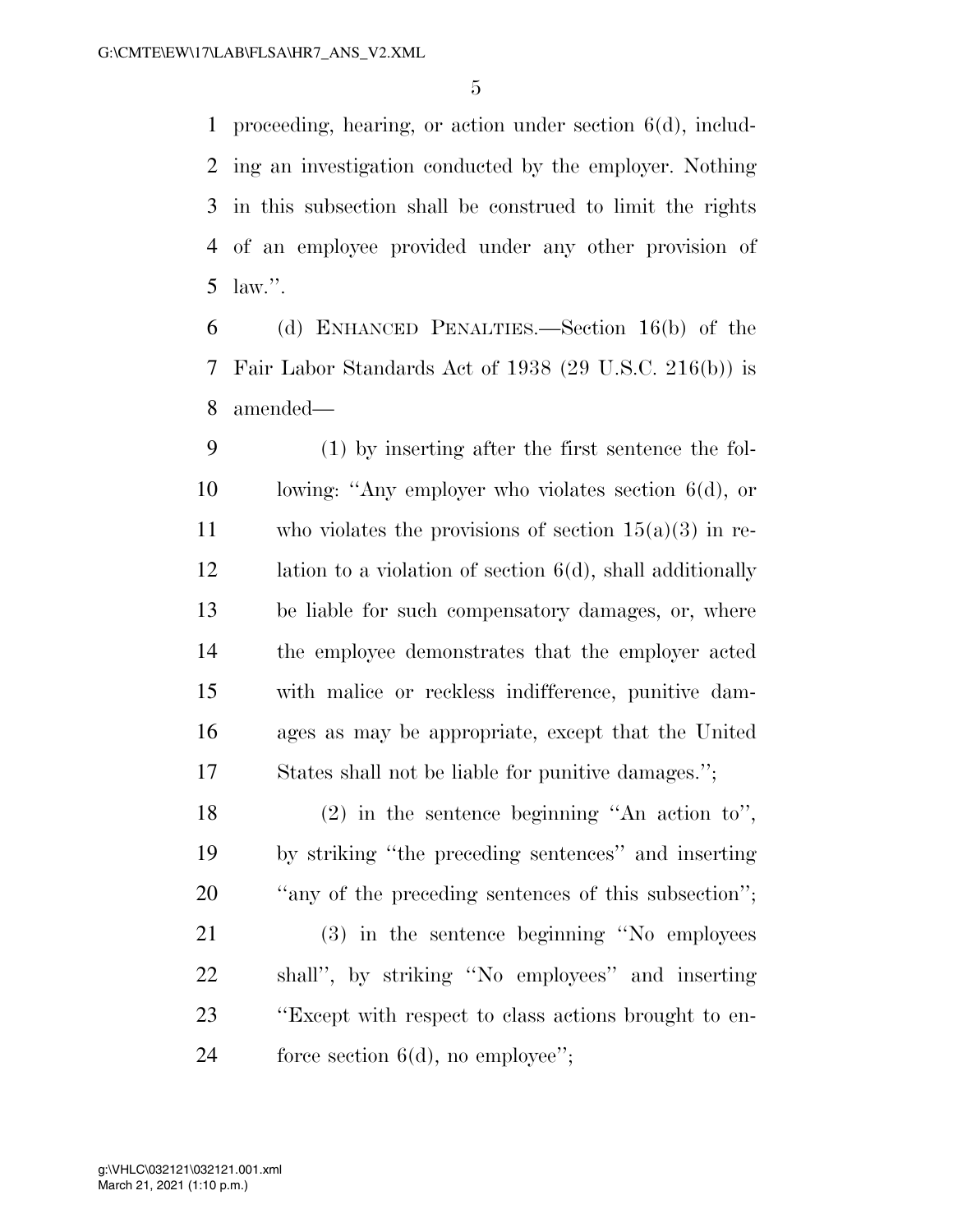| $\mathbf{1}$   | (4) by inserting after the sentence referred to             |
|----------------|-------------------------------------------------------------|
| $\overline{2}$ | in paragraph (3), the following: "Notwithstanding           |
| 3              | any other provision of Federal law, any action              |
| $\overline{4}$ | brought to enforce section $6(d)$ may be maintained         |
| 5              | as a class action as provided by the Federal Rules          |
| 6              | of Civil Procedure."; and                                   |
| 7              | $(5)$ in the sentence beginning "The court in"—             |
| 8              | $(A)$ by striking "in such action" and in-                  |
| 9              | serting "in any action brought to recover the li-           |
| 10             | ability prescribed in any of the preceding sen-             |
| 11             | tences of this subsection"; and                             |
| 12             | (B) by inserting before the period the fol-                 |
| 13             | lowing: ", including expert fees".                          |
| 14             | (e) ACTION BY THE SECRETARY.—Section $16(c)$ of             |
| 15             | the Fair Labor Standards Act of 1938 (29 U.S.C. 216 $(c)$ ) |
| 16             | is amended—                                                 |
| 17             | $(1)$ in the first sentence—                                |
| 18             | (A) by inserting "or, in the case of a viola-               |
| 19             | tion of section $6(d)$ , additional compensatory or         |
| 20             | punitive damages, as described in subsection                |
| 21             | $(b)$ ," before "and the agreement"; and                    |
| 22             | (B) by inserting before the period the fol-                 |
| 23             | lowing: ", or such compensatory or punitive                 |
| 24             | damages, as appropriate";                                   |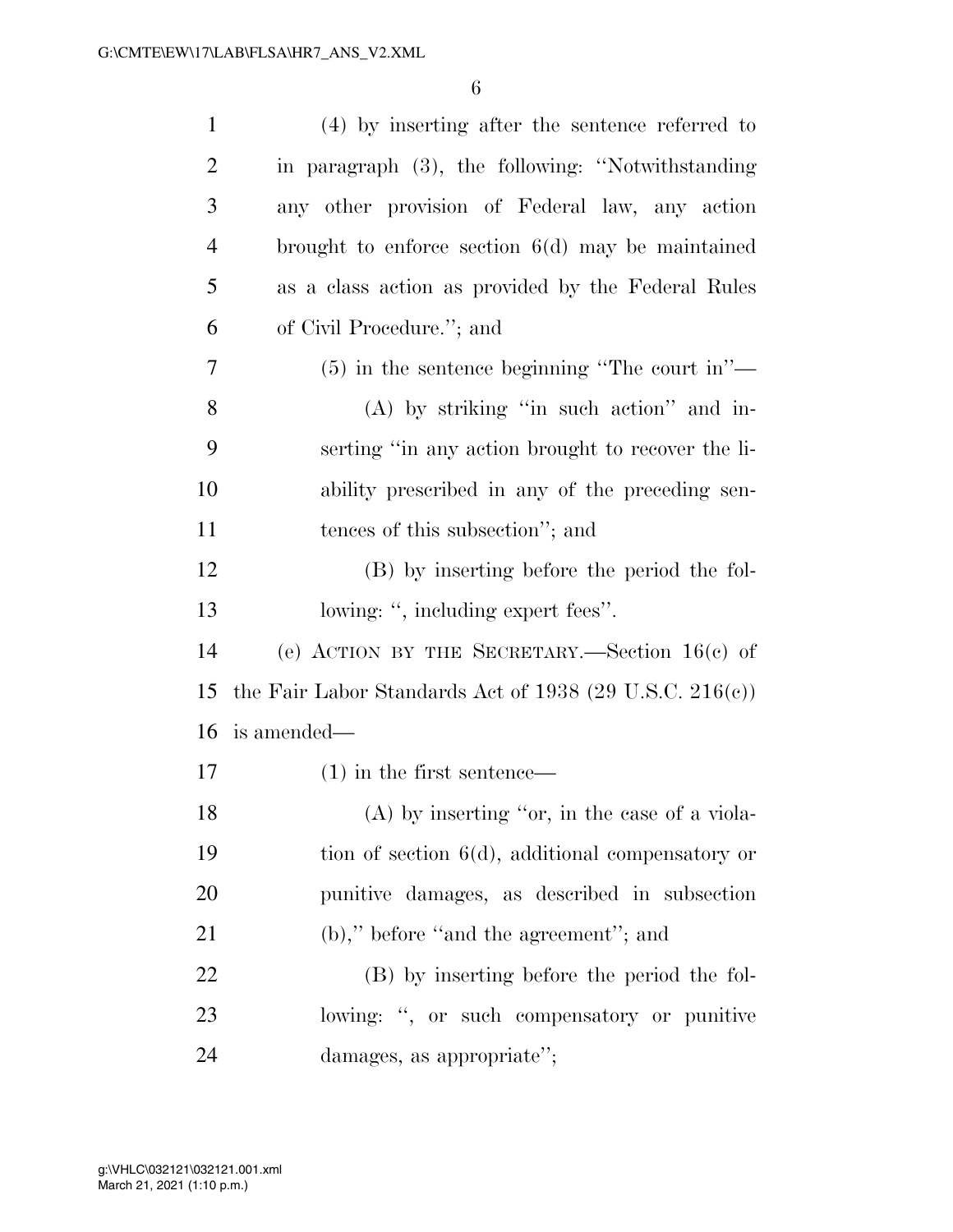| $\mathbf{1}$   | $(2)$ in the second sentence, by inserting before       |
|----------------|---------------------------------------------------------|
| $\overline{2}$ | the period the following: "and, in the case of a viola- |
| $\mathfrak{Z}$ | tion of section $6(d)$ , additional compensatory or pu- |
| $\overline{4}$ | nitive damages, as described in subsection $(b)$ ";     |
| 5              | $(3)$ in the third sentence, by striking "the first"    |
| 6              | sentence" and inserting "the first or second sen-       |
| 7              | tence"; and                                             |
| 8              | $(4)$ in the sixth sentence—                            |
| 9              | (A) by striking "commenced in the case"                 |
| 10             | and inserting "commenced—                               |
| 11             | $"(1)$ in the case";                                    |
| 12             | $(B)$ by striking the period and inserting ";           |
| 13             | $\text{or}$ "; and                                      |
| 14             | (C) by adding at the end the following:                 |
| 15             | $\lq(2)$ in the case of a class action brought to en-   |
| 16             | force section $6(d)$ , on the date on which the indi-   |
| 17             | vidual becomes a party plaintiff to the class action.". |
| 18             | (f) JOINT ENFORCEMENT AUTHORITY.                        |
| 19             | (1) IN GENERAL.—Notwithstanding section 1 of            |
| 20             | Reorganization Plan No. 1 of 1978 (92 Stat. 3781;       |
| 21             | 5 U.S.C. App.) and any other provision of law, the      |
| 22             | Secretary of Labor, acting through the Office of        |
| 23             | Federal Contract Compliance Programs, and the           |
| 24             | Equal Opportunity Employment Commission shall           |
| 25             | jointly carry out the functions and authorities de-     |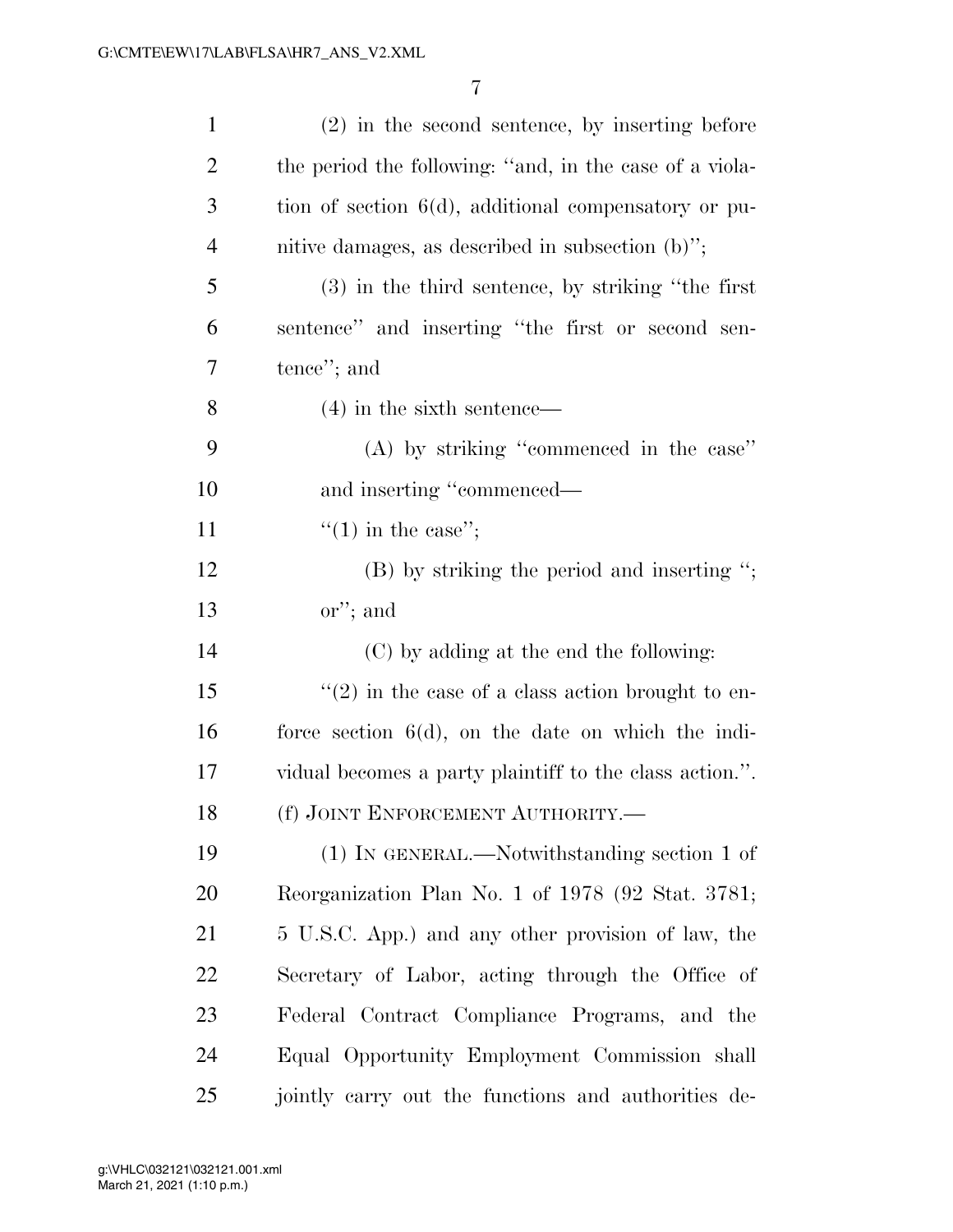scribed in such section and any other provision of law to enforce and administer the provisions of sec- tion 6(d) of the Fair Labor Standards Act of 1938 (29 U.S.C. 206(d)) with respect to Federal contrac- tors, Federal subcontractors, and federally-assisted construction contractors, within the jurisdiction of the Office of Federal Contract Compliance Programs under Executive Order 11246 (42 U.S.C. 2000e note; relating to equal employment opportunity) or a successor Executive Order.

 (2) COORDINATION.—The Equal Opportunity Employment Commission and the Secretary of Labor shall establish such coordinating mechanisms as necessary to carry out the joint authority under paragraph (1).

**SEC. 3. TRAINING.** 

 The Equal Employment Opportunity Commission and the Secretary of Labor, acting through the Office of Federal Contract Compliance Programs, subject to the availability of funds appropriated under section 11, shall provide training to employees of the Commission and the Office of Federal Contract Compliance Programs and to affected individuals and entities on matters involving dis-crimination in the payment of wages.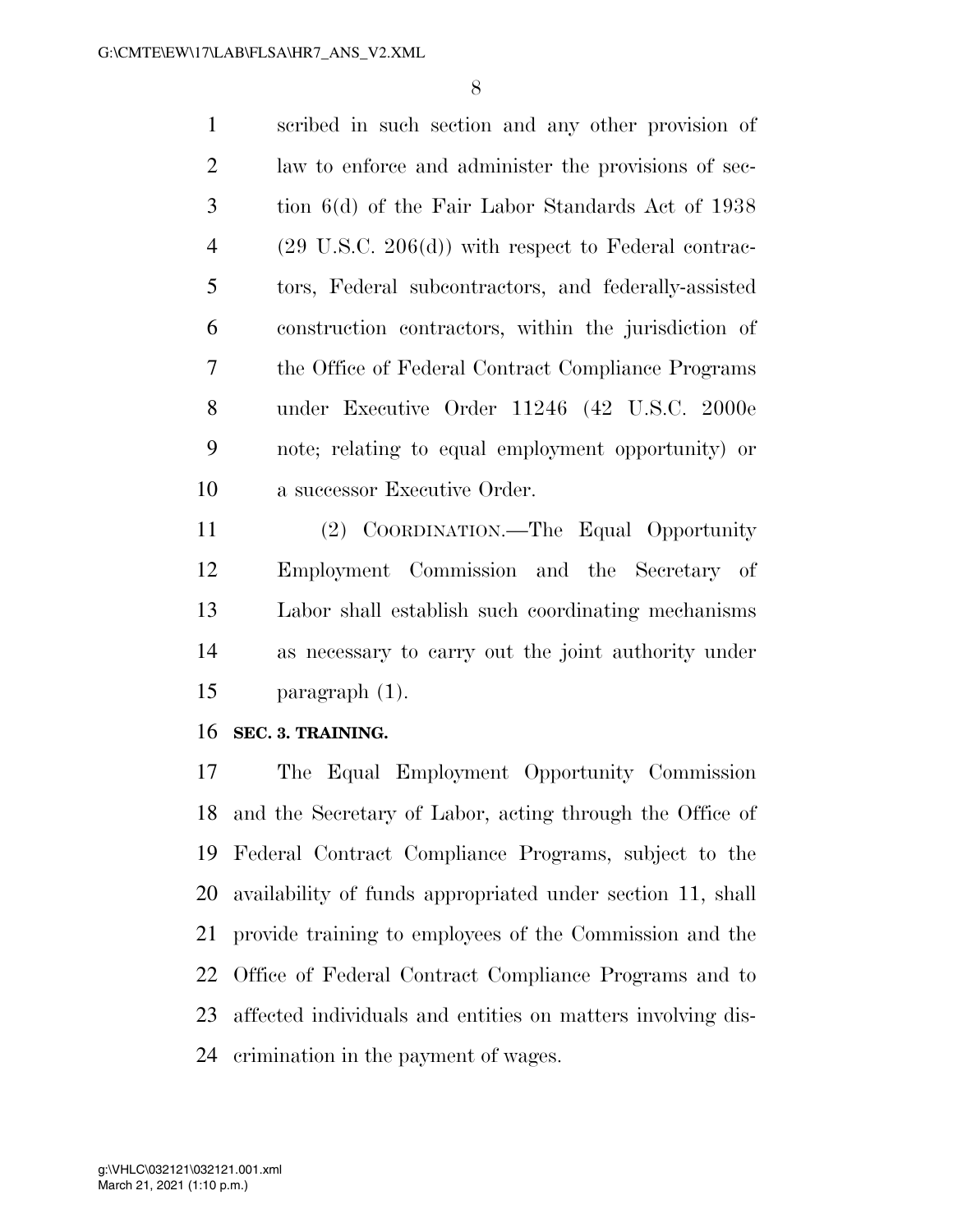#### **SEC. 4. NEGOTIATION SKILLS TRAINING.**

(a) PROGRAM AUTHORIZED.—

 (1) IN GENERAL.—The Secretary of Labor, after consultation with the Secretary of Education, is authorized to establish and carry out a grant pro-gram.

 (2) GRANTS.—In carrying out the program, the Secretary of Labor may make grants on a competi- tive basis to eligible entities to carry out negotiation skills training programs for the purposes of address- ing pay disparities, including through outreach to women and girls.

 (3) ELIGIBLE ENTITIES.—To be eligible to re- ceive a grant under this subsection, an entity shall be a public agency, such as a State, a local govern- ment in a metropolitan statistical area (as defined by the Office of Management and Budget), a State educational agency, or a local educational agency, a private nonprofit organization, or a community-based organization.

 (4) APPLICATION.—To be eligible to receive a grant under this subsection, an entity shall submit an application to the Secretary of Labor at such time, in such manner, and containing such informa-tion as the Secretary of Labor may require.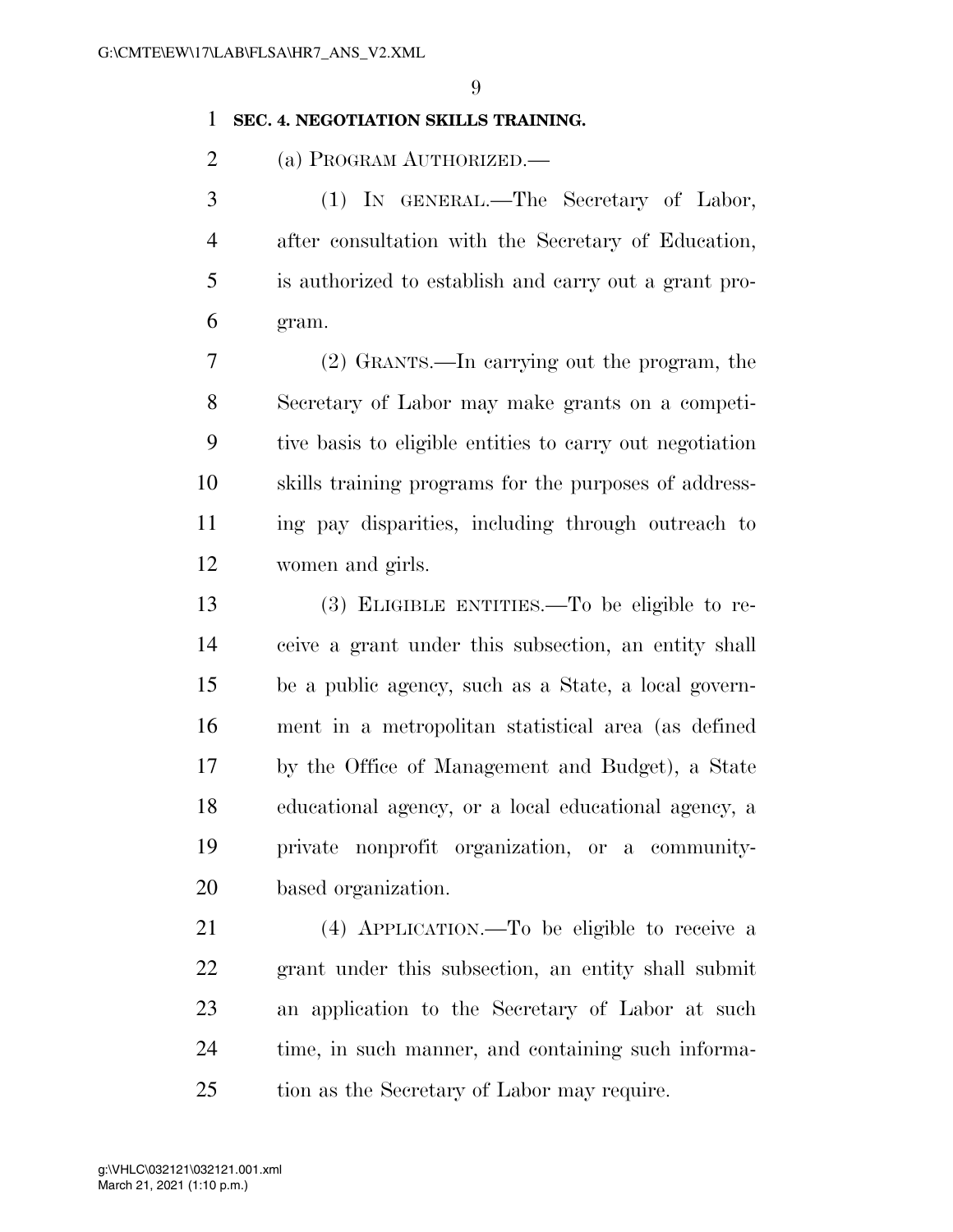(5) USE OF FUNDS.—An entity that receives a grant under this subsection shall use the funds made available through the grant to carry out an effective negotiation skills training program for the purposes described in paragraph (2).

 (b) INCORPORATING TRAINING INTO EXISTING PRO- GRAMS.—The Secretary of Labor and the Secretary of Education shall issue regulations or policy guidance that provides for integrating the negotiation skills training, to the extent practicable, into programs authorized under—

 (1) in the case of the Secretary of Education, the Elementary and Secondary Education Act of 1965 (20 U.S.C. 6301 et seq.), the Carl D. Perkins Career and Technical Education Act of 2006 (20 U.S.C. 2301 et seq.), the Higher Education Act of 1965 (20 U.S.C. 1001 et seq.), and other programs carried out by the Department of Education that the Secretary of Education determines to be appro-priate; and

 (2) in the case of the Secretary of Labor, the Workforce Innovation and Opportunity Act (29 U.S.C. 3101 et seq.), and other programs carried out by the Department of Labor that the Secretary of Labor determines to be appropriate.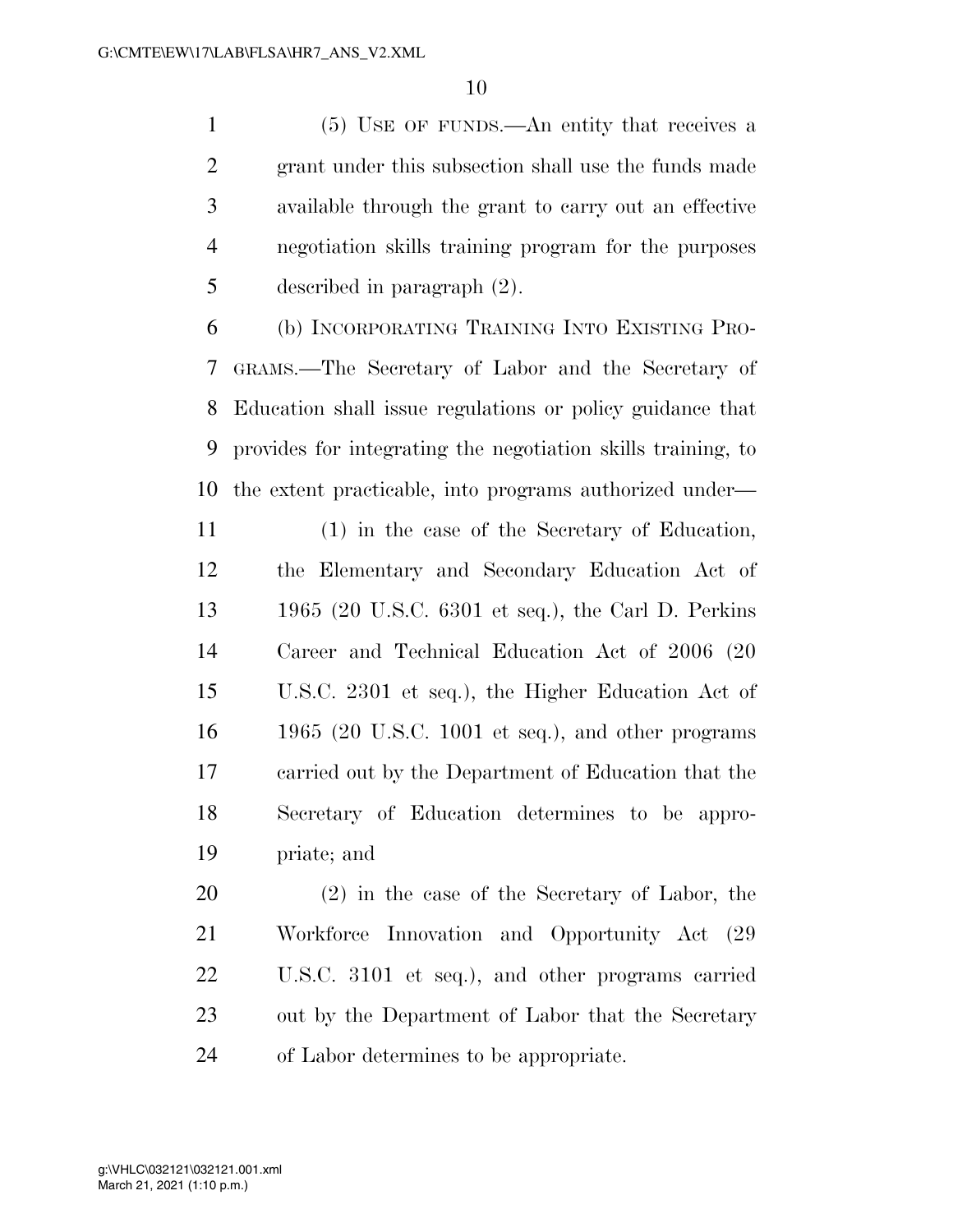(c) REPORT.—Not later than 18 months after the date of enactment of this Act, and annually thereafter, the Secretary of Labor, in consultation with the Secretary of Education, shall prepare and submit to Congress a re- port describing the activities conducted under this section and evaluating the effectiveness of such activities in achieving the purposes of this section.

#### **SEC. 5. RESEARCH, EDUCATION, AND OUTREACH.**

 (a) IN GENERAL.—Not later than 18 months after the date of enactment of this Act, and periodically there- after, the Secretary of Labor shall conduct studies and provide information to employers, labor organizations, and the general public concerning the means available to elimi- nate pay disparities between men and women (including women who are Asian American, Black or African-Amer- ican, Hispanic American or Latino, Native American or Alaska Native, Native Hawaiian or Pacific Islander, and White American), including—

 (1) conducting and promoting research to de- velop the means to correct expeditiously the condi- tions leading to the pay disparities, with specific at- tention paid to women and girls from historically underrepresented and minority groups;

 (2) publishing and otherwise making available to employers, labor organizations, professional asso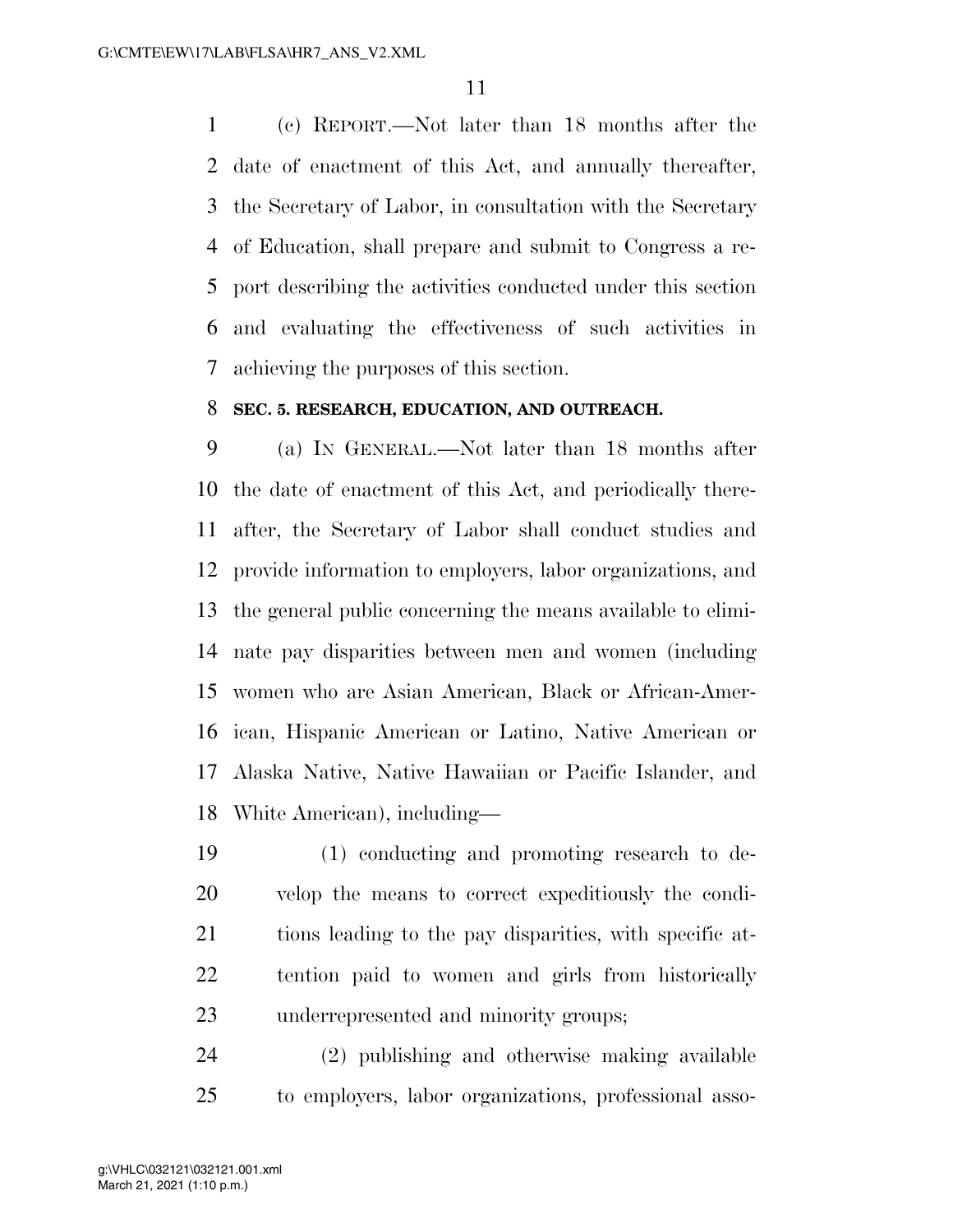ciations, educational institutions, the media, and the general public the findings resulting from studies and other materials, relating to eliminating the pay disparities;

 (3) sponsoring and assisting State, local, and community informational and educational programs;

 (4) providing information to employers, labor organizations, professional associations, and other interested persons on the means of eliminating the pay disparities; and

 (5) recognizing and promoting the achievements of employers, labor organizations, and professional associations that have worked to eliminate the pay disparities.

 (b) REPORT ON GENDER PAY GAP IN TEENAGE LABOR FORCE.—

 (1) REPORT REQUIRED.—Not later than one year after the date of the enactment of this Act, the Secretary of Labor, acting through the Director of the Women's Bureau and in coordination with the Commissioner of Labor Statistics, shall—

 (A) submit to Congress a report on the gender pay gap in the teenage labor force; and (B) make the report available on a publicly accessible website of the Department of Labor.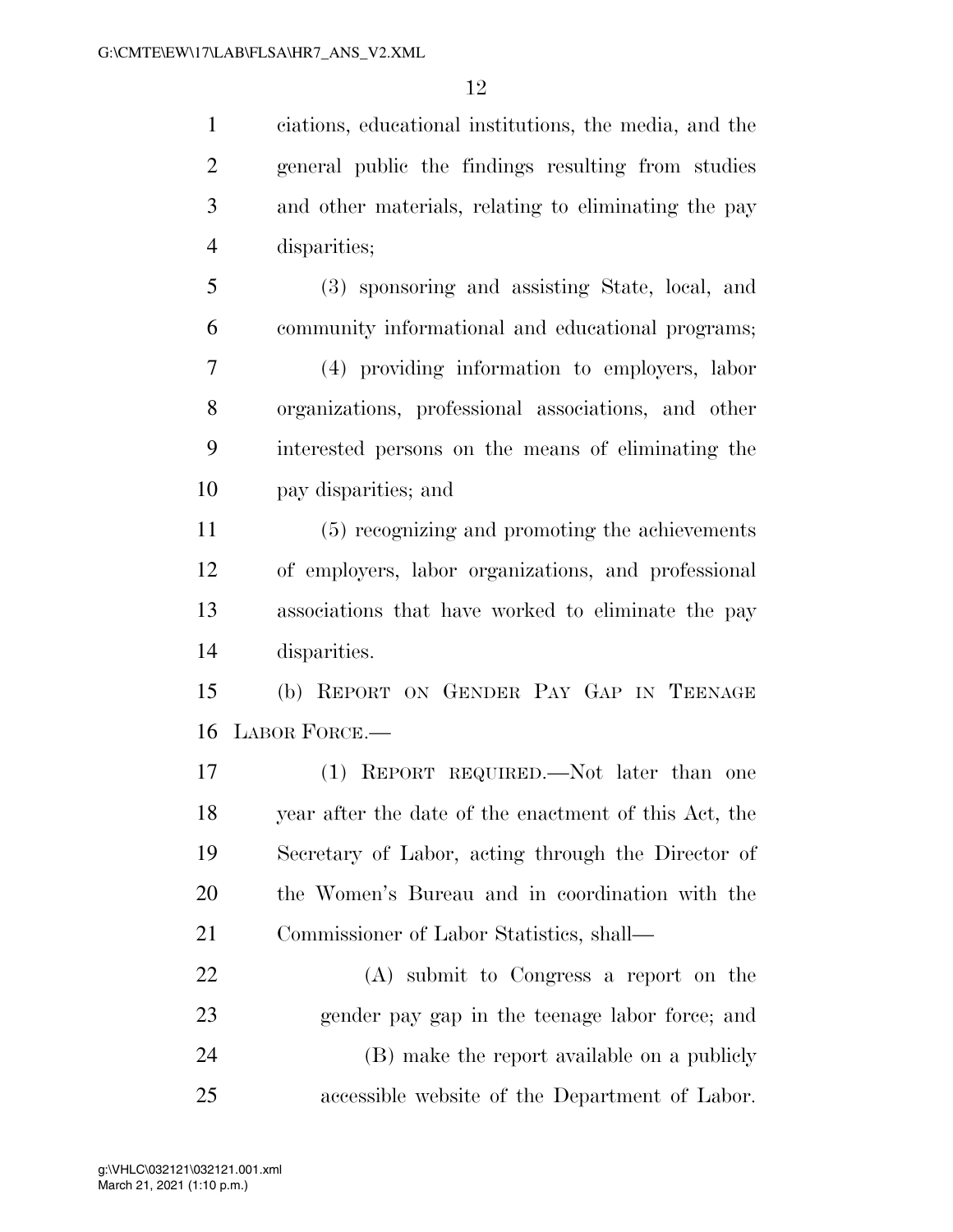| $\mathbf{1}$   | (2) ELEMENTS.—The report under subsection         |
|----------------|---------------------------------------------------|
| $\overline{2}$ | (a) shall include the following:                  |
| 3              | (A) An examination of trends and potential        |
| $\overline{4}$ | solutions relating to the teenage gender pay      |
| 5              | gap.                                              |
| 6              | (B) An examination of how the teenage             |
| $\overline{7}$ | gender pay gap potentially translates into        |
| 8              | greater wage gaps in the overall labor force.     |
| 9              | (C) An examination of overall lifetime            |
| 10             | earnings and losses for informal and formal       |
| 11             | jobs for women, including women of color.         |
| 12             | (D) An examination of the teenage gender          |
| 13             | pay gap, including a comparison of the average    |
| 14             | amount earned by males and females, respec-       |
| 15             | tively, in informal jobs, such as babysitting and |
| 16             | other freelance jobs, as well as formal jobs,     |
| 17             | such as retail, restaurant, and customer service. |
| 18             | $(E)$ A comparison of $-$                         |
| 19             | (i) the types of tasks typically per-             |
| 20             | formed by women from the teenage years            |
| 21             | through adulthood within certain informal         |
| 22             | jobs, such as babysitting and other free-         |
| 23             | lance jobs, and formal jobs, such as retail,      |
| 24             | restaurant, and customer service; and             |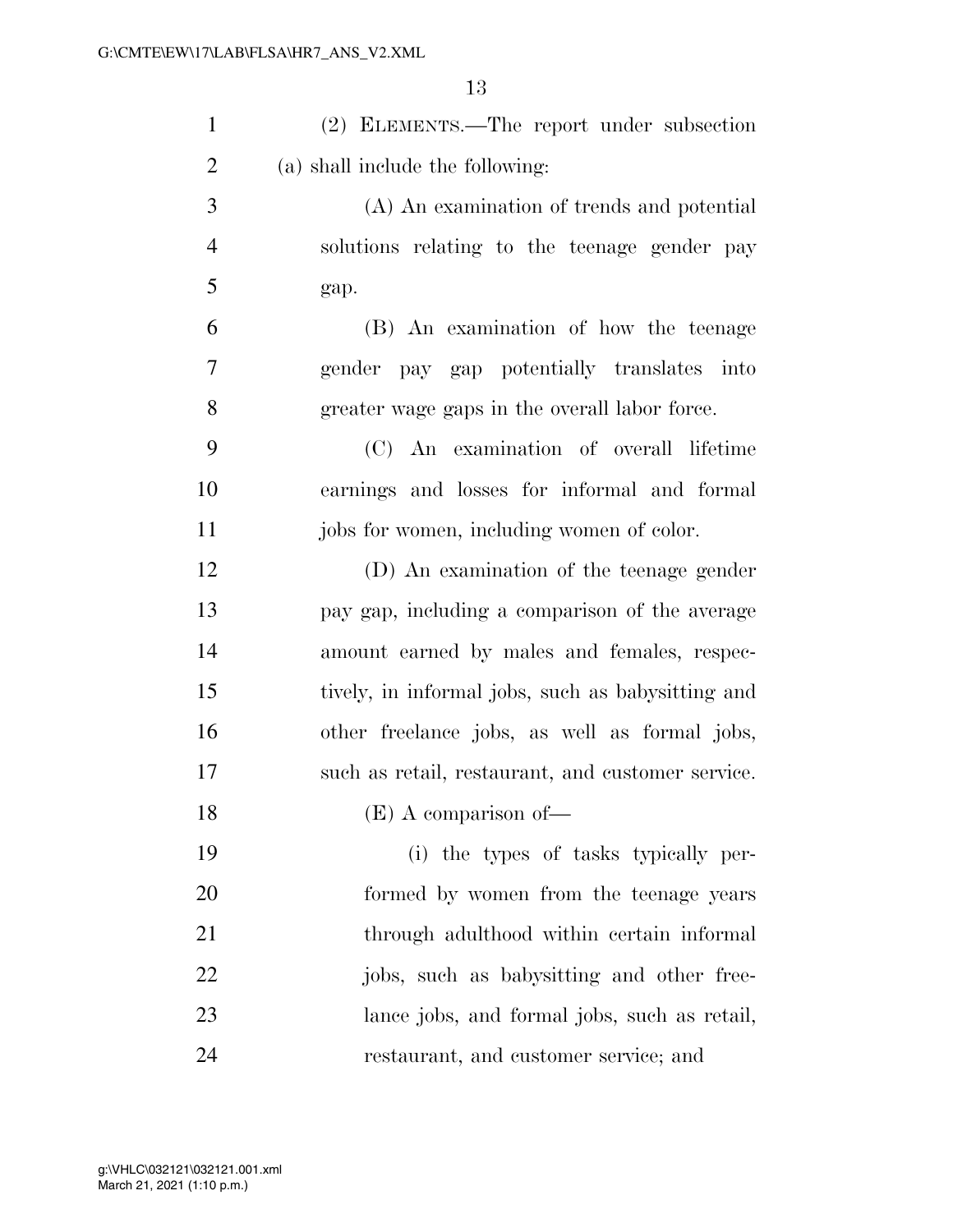| $\mathbf{1}$   | (ii) the types of tasks performed by         |
|----------------|----------------------------------------------|
| $\overline{c}$ | younger males in such positions.             |
| 3              | (F) Interviews and surveys with workers      |
| $\overline{4}$ | and employers relating to early gender-based |
| 5              | pay discrepancies.                           |
| 6              | (G) Recommendations for-                     |
| 7              | (i) addressing pay inequality for            |
| 8              | women from the teenage years through         |
| 9              | adulthood, including such women of color;    |
| 10             | (ii) addressing any disadvantages ex-        |
| 11             | perienced by young women with respect to     |
| 12             | work experience and professional develop-    |
| 13             | ment;                                        |
| 14             | (iii) the development of standards and       |
| 15             | best practices for workers and employees     |
| 16             | to ensure better pay for young women and     |
| 17             | the prevention of early inequalities in the  |
| 18             | workplace; and                               |
| 19             | (iv) expanding awareness for teenage         |
| 20             | girls on pay rates and employment rights     |
| 21             | in order to reduce greater inequalities in   |
| 22             | the overall labor force.                     |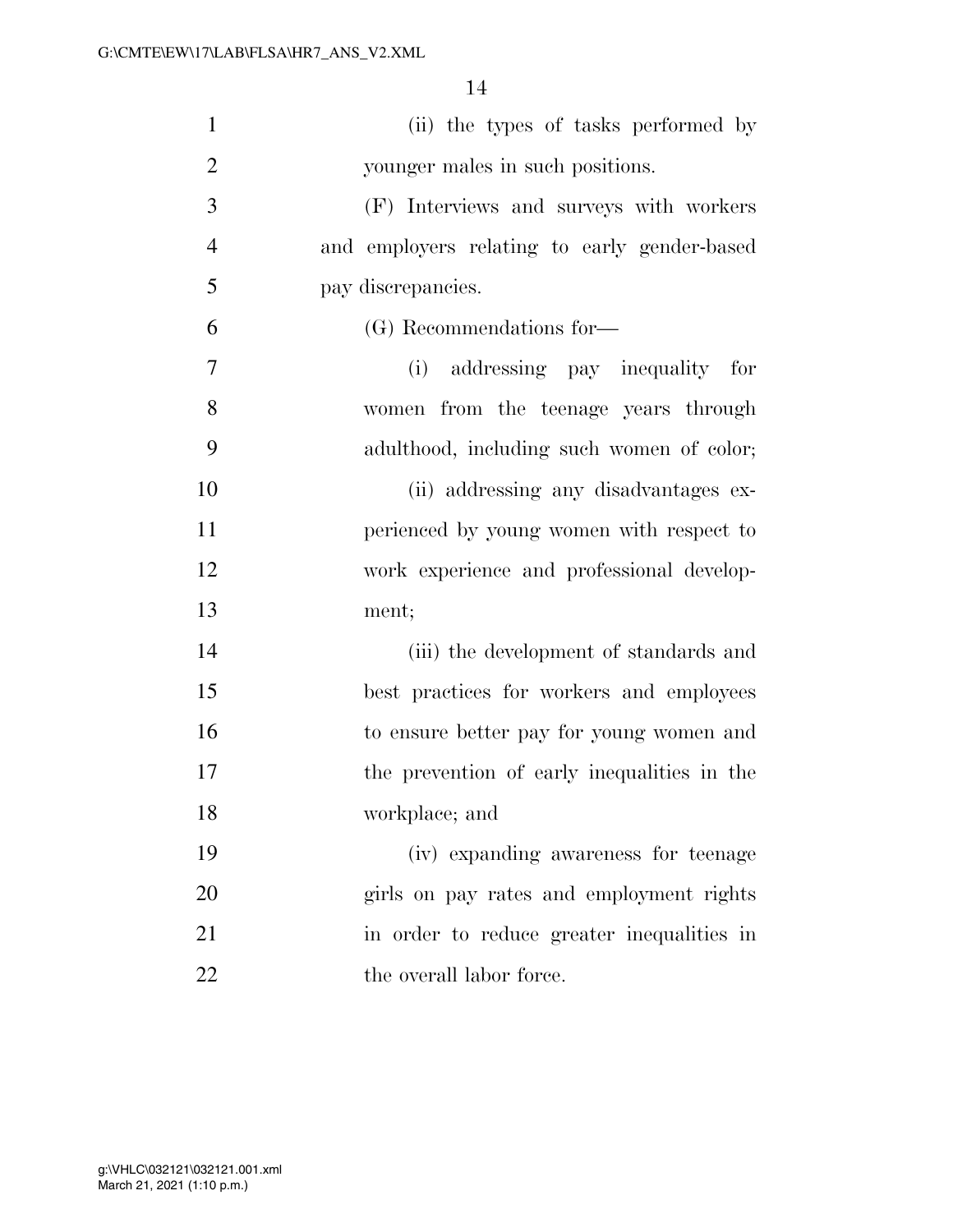### **SEC. 6. ESTABLISHMENT OF THE NATIONAL AWARD FOR PAY EQUITY IN THE WORKPLACE.**

 (a) IN GENERAL.—There is established the National Award for Pay Equity in the Workplace, which shall be awarded by the Secretary of Labor in consultation with the Equal Employment Opportunity Commission, on an annual basis, to an employer to encourage proactive ef- forts to comply with section 6(d) of the Fair Labor Stand- ards Act of 1938 (29 U.S.C. 206(d)), as amended by this Act.

 (b) CRITERIA FOR QUALIFICATION.—The Secretary of Labor, in consultation with the Equal Employment Op-portunity Commission, shall—

 (1) set criteria for receipt of the award, includ- ing a requirement that an employer has made sub- stantial effort to eliminate pay disparities between men and women and deserves special recognition as a consequence of such effort; and

 (2) establish procedures for the application and presentation of the award.

 (c) BUSINESS.—In this section, the term ''employer'' includes—

 (1)(A) a corporation, including a nonprofit cor-poration;

(B) a partnership;

(C) a professional association;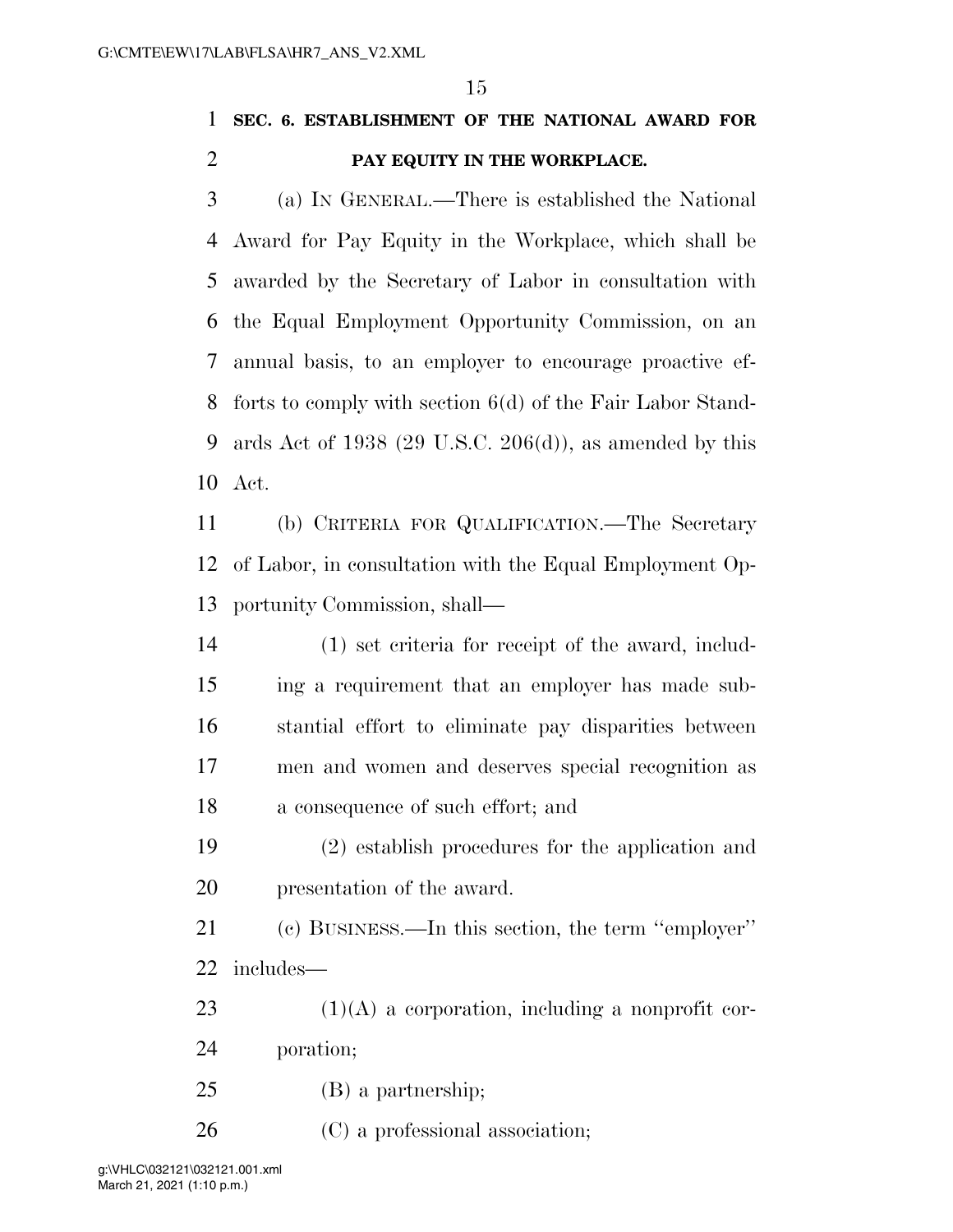(D) a labor organization; and (E) a business entity similar to an entity de- scribed in any of subparagraphs (A) through (D); (2) an entity carrying out an education referral program, a training program, such as an apprentice- ship or management training program, or a similar program; and (3) an entity carrying out a joint program, formed by a combination of any entities described in 10 paragraph  $(1)$  or  $(2)$ . **SEC. 7. COLLECTION OF PAY INFORMATION BY THE EQUAL EMPLOYMENT OPPORTUNITY COMMISSION.**  Section 709 of the Civil Rights Act of 1964 (42 U.S.C. 2000e–8) is amended by adding at the end the fol- lowing:  $\frac{f(f)}{1}$  Not later than 18 months after the date of enactment of this subsection, the Commission shall pro- vide for the collection from employers of compensation data and other employment-related data (including hiring, termination, and promotion data) disaggregated by the sex, race, and national origin of employees. "(2) In carrying out paragraph (1), the Commission shall have as its primary consideration the most effective and efficient means for enhancing the enforcement of Fed-

eral laws prohibiting pay discrimination. For this purpose,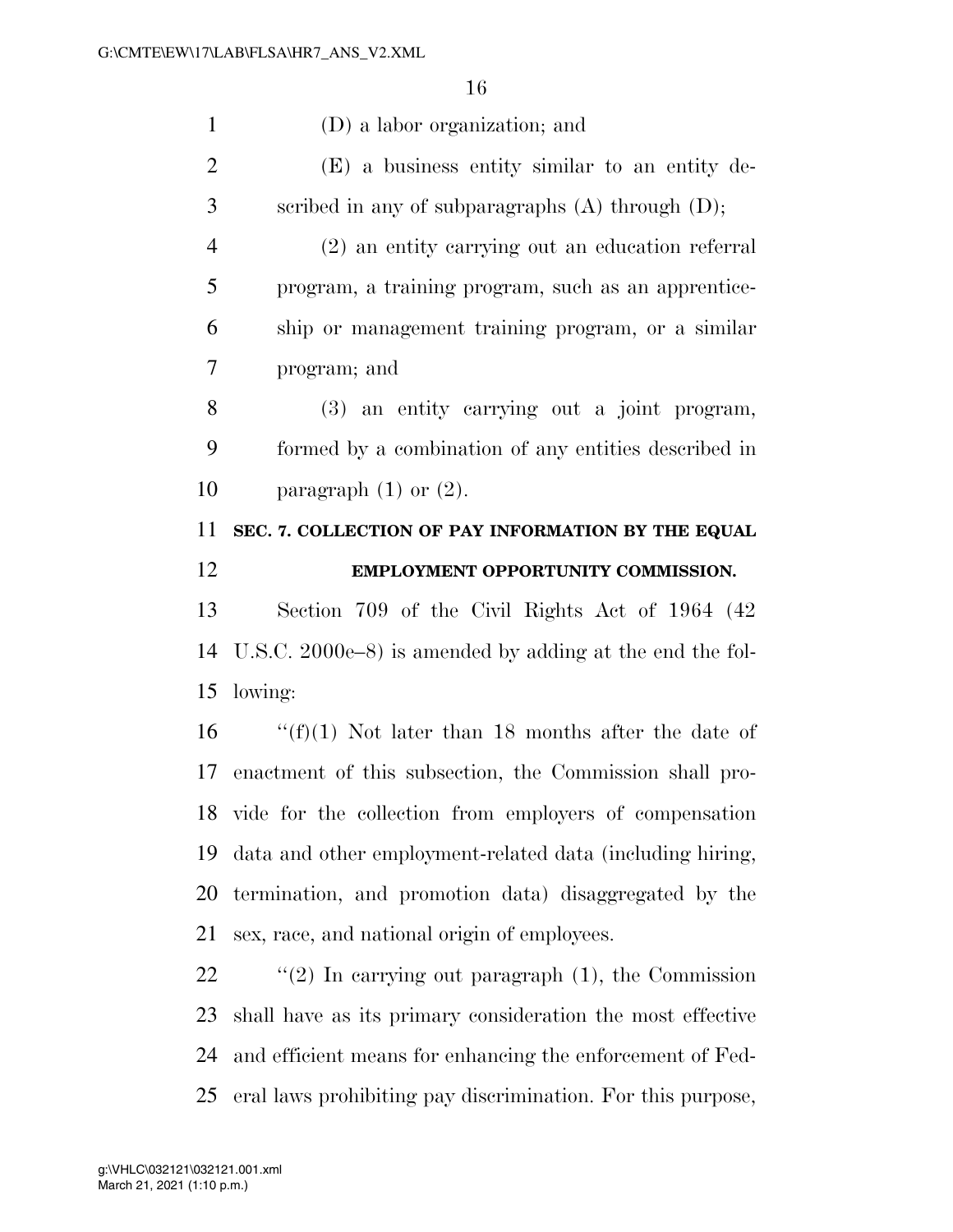the Commission shall consider factors including the impo- sition of burdens on employers, the frequency of required reports (including the size of employers required to pre- pare reports), appropriate protections for maintaining data confidentiality, and the most effective format to re-port such data.

 ''(3)(A) For each 12-month reporting period for an employer, the compensation data collected under para- graph (1) shall include, for each range of taxable com- pensation described in subparagraph (B), disaggregated by the categories described in subparagraph (E)—

12 ''(i) the number of employees of the employer who earn taxable compensation in an amount that falls within such taxable compensation range; and

15 ''(ii) the total number of hours worked by such employees.

 ''(B) Subject to adjustment under subparagraph (C), the taxable compensation ranges described in this sub-paragraph are as follows:

20 '(i) Not more than \$19,239.

21 ''(ii) Not less than \$19,240 and not more than \$24,439.

23 ''(iii) Not less than \$24,440 and not more than \$30,679.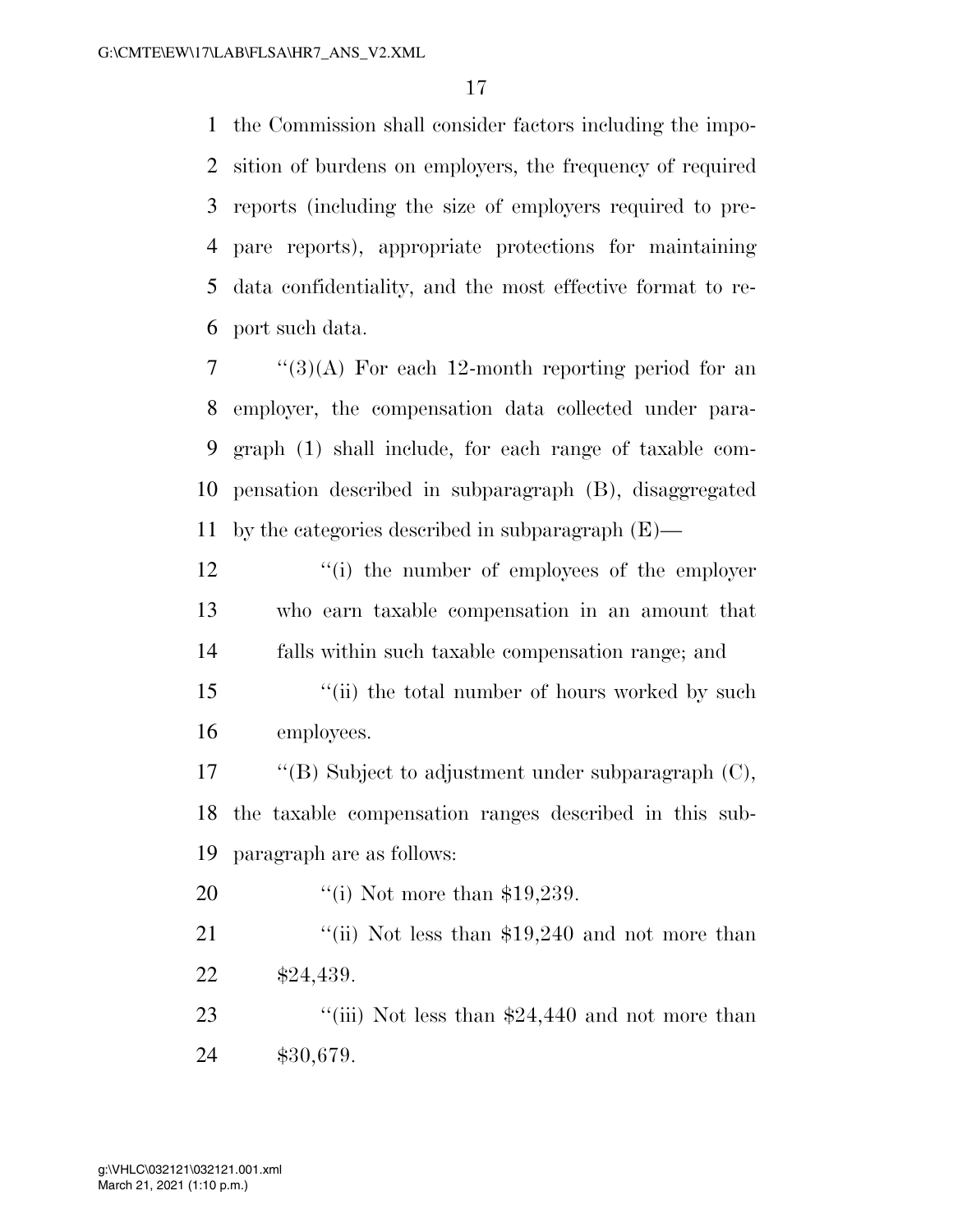| $\mathbf{1}$   | "(iv) Not less than $$30,680$ and not more than   |
|----------------|---------------------------------------------------|
| $\overline{2}$ | \$38,999.                                         |
| 3              | "(v) Not less than $$39,000$ and not more than    |
| $\overline{4}$ | \$49,919.                                         |
| 5              | "(vi) Not less than $$49,920$ and not more than   |
| 6              | \$62,919.                                         |
| 7              | "(vii) Not less than $$62,920$ and not more than  |
| 8              | \$80,079.                                         |
| 9              | "(viii) Not less than $$80,080$ and not more      |
| 10             | than $$101,919$ .                                 |
| 11             | "(ix) Not less than $$101,920$ and not more       |
| 12             | than $$128,959$ .                                 |
| 13             | "(x) Not less than $$128,960$ and not more than   |
| 14             | \$163,799.                                        |
| 15             | "(xi) Not less than $$163,800$ and not more       |
| 16             | than $$207,999$ .                                 |
| 17             | "(xii) Not less than $$208,000$ .                 |
| 18             | "(C) The Commission may adjust the taxable com-   |
| 19             | pensation ranges under subparagraph (B)—          |
| 20             | "(i) if the Commission determines that such ad-   |
| 21             | justment is necessary to enhance enforcement of   |
| 22             | Federal laws prohibiting pay discrimination; or   |
| 23             | "(ii) for inflation, in consultation with the Bu- |
| 24             | reau of Labor Statistics.                         |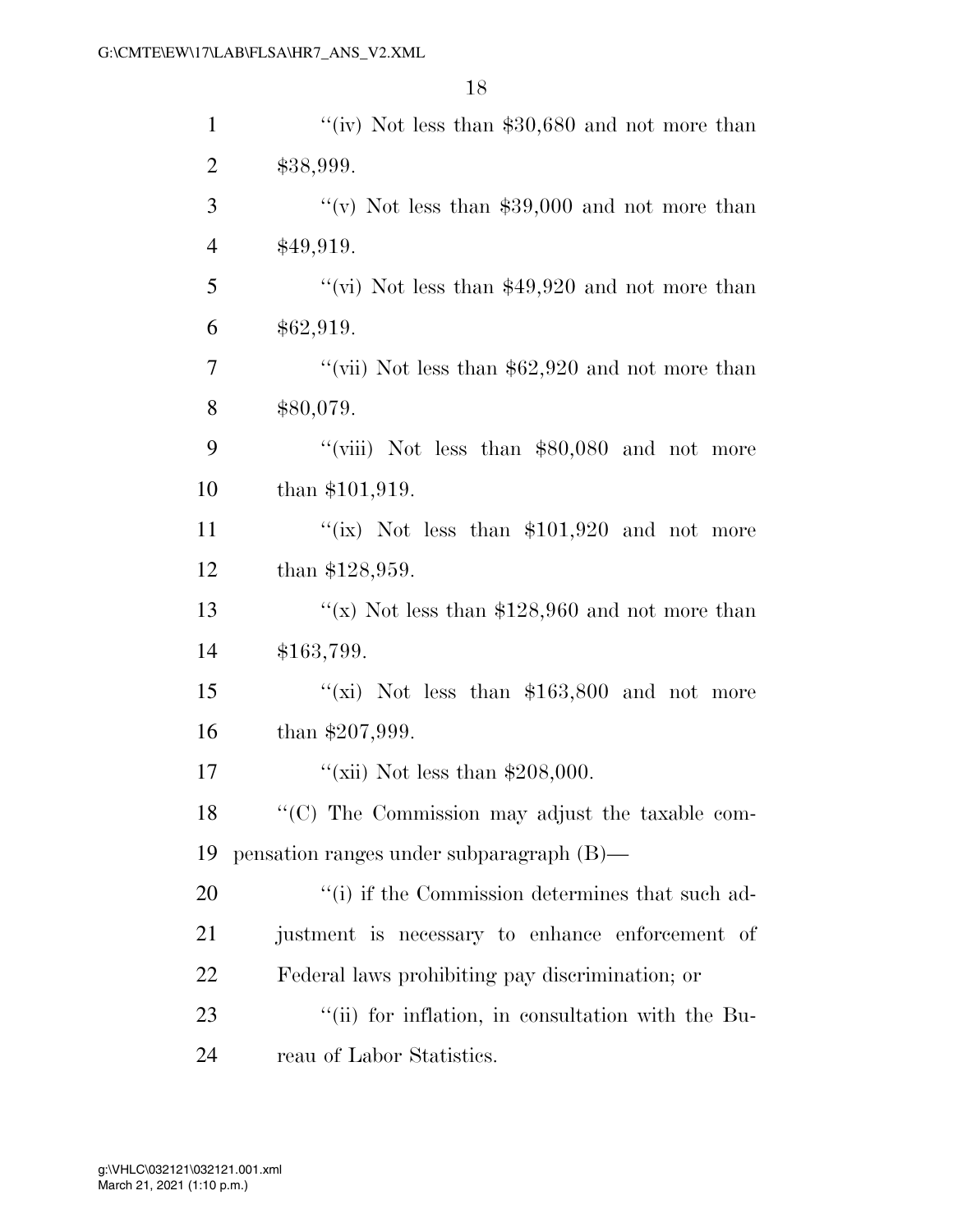''(D) In collecting data described in subparagraph (A)(ii), the Commission shall provide that, with respect to an employee who the employer is not required to com- pensate for overtime employment under section 7 of the Fair Labor Standards Act of 1938 (29 U.S.C. 207), an employer may report—

 ''(i) in the case of a full-time employee, that such employee works 40 hours per week, and in the case of a part-time employee, that such employee works 20 hours per week; or

11 ''(ii) the actual number of hours worked by such employee.

 ''(E) The categories described in this subparagraph shall be determined by the Commission and shall in-clude—

- ''(i) race:
- 17  $\frac{1}{10}$  ''(ii) national origin;
- 18  $"$ (iii) sex; and

 ''(iv) job categories, including the job categories described in the instructions for the Equal Employ- ment Opportunity Employer Information Report EEO–1, as in effect on the date of the enactment of this subsection.

 ''(F) The Commission shall use the compensation data collected under paragraph (1)—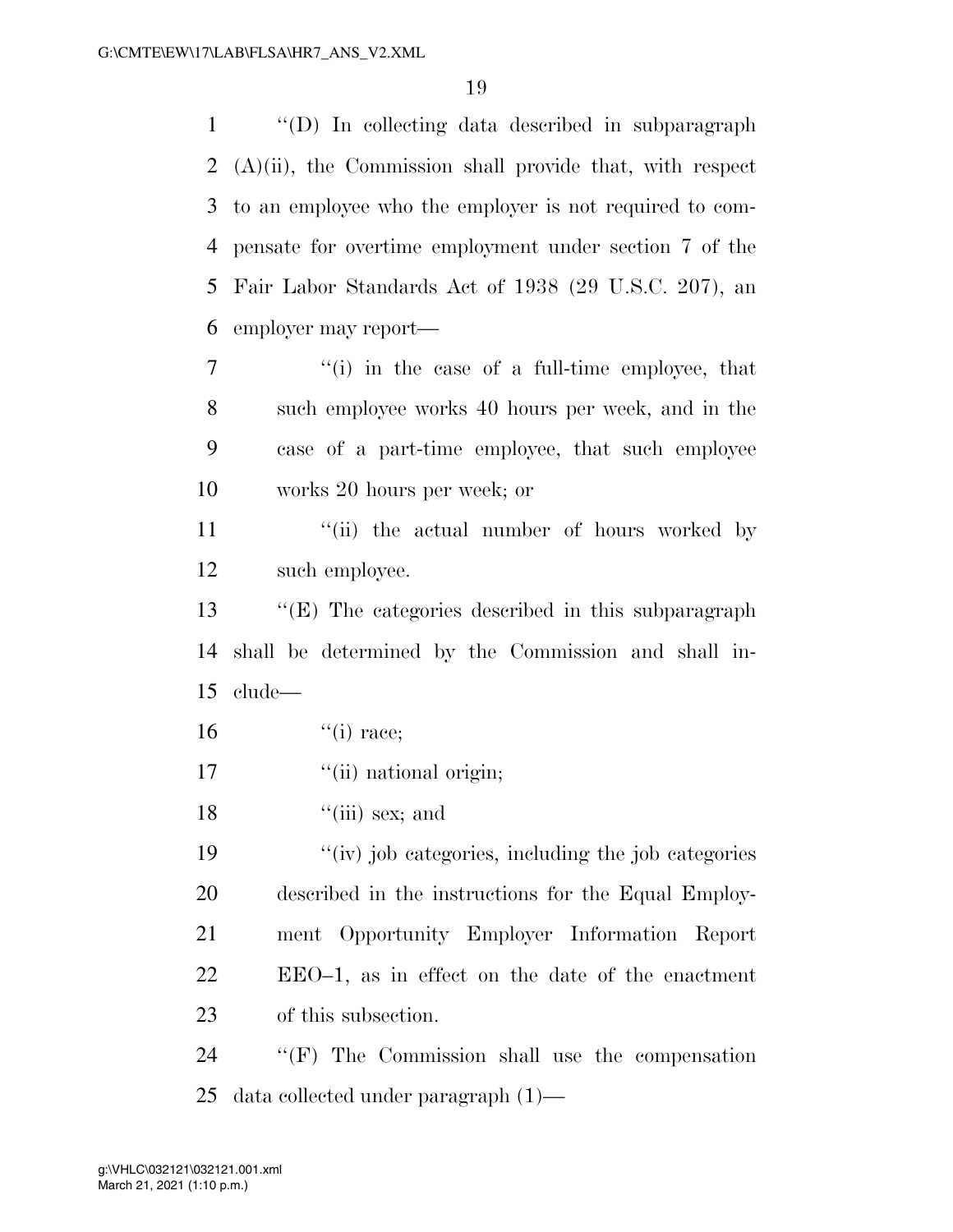| $\mathbf{1}$   | $``(i)$ to enhance—                                      |
|----------------|----------------------------------------------------------|
| $\overline{2}$ | "(I) the investigation of charges filed                  |
| 3              | under section $706$ or section $6(d)$ of the Fair        |
| $\overline{4}$ | Labor Standards Act of 1938 (29 U.S.C.                   |
| 5              | $206(d)$ ; and                                           |
| 6              | $\lq\lq$ (II) the allocation of resources to inves-      |
| $\tau$         | tigate such charges; and                                 |
| 8              | "(ii) for any other purpose that the Commission          |
| 9              | determines appropriate.                                  |
| 10             | "(G) The Commission shall annually make publicly         |
| 11             | available aggregate compensation data collected under    |
| 12             | paragraph (1) for the categories described in subpara-   |
| 13             | graph (E), disaggregated by industry, occupation, and    |
| 14             | core based statistical area (as defined by the Office of |
| 15             | Management and Budget).                                  |
| 16             | $(4)$ The compensation data under paragraph $(1)$        |
|                | 17 shall be collected from each employer that—           |
| 18             | $(4)$ is a private employer that has 100 or              |
| 19             | more employees, including such an employer that is       |
| 20             | a contractor with the Federal Government, or a sub-      |
| 21             | contractor at any tier thereof; or                       |
| 22             | $\cdot$ (B) the Commission determines appropriate.".     |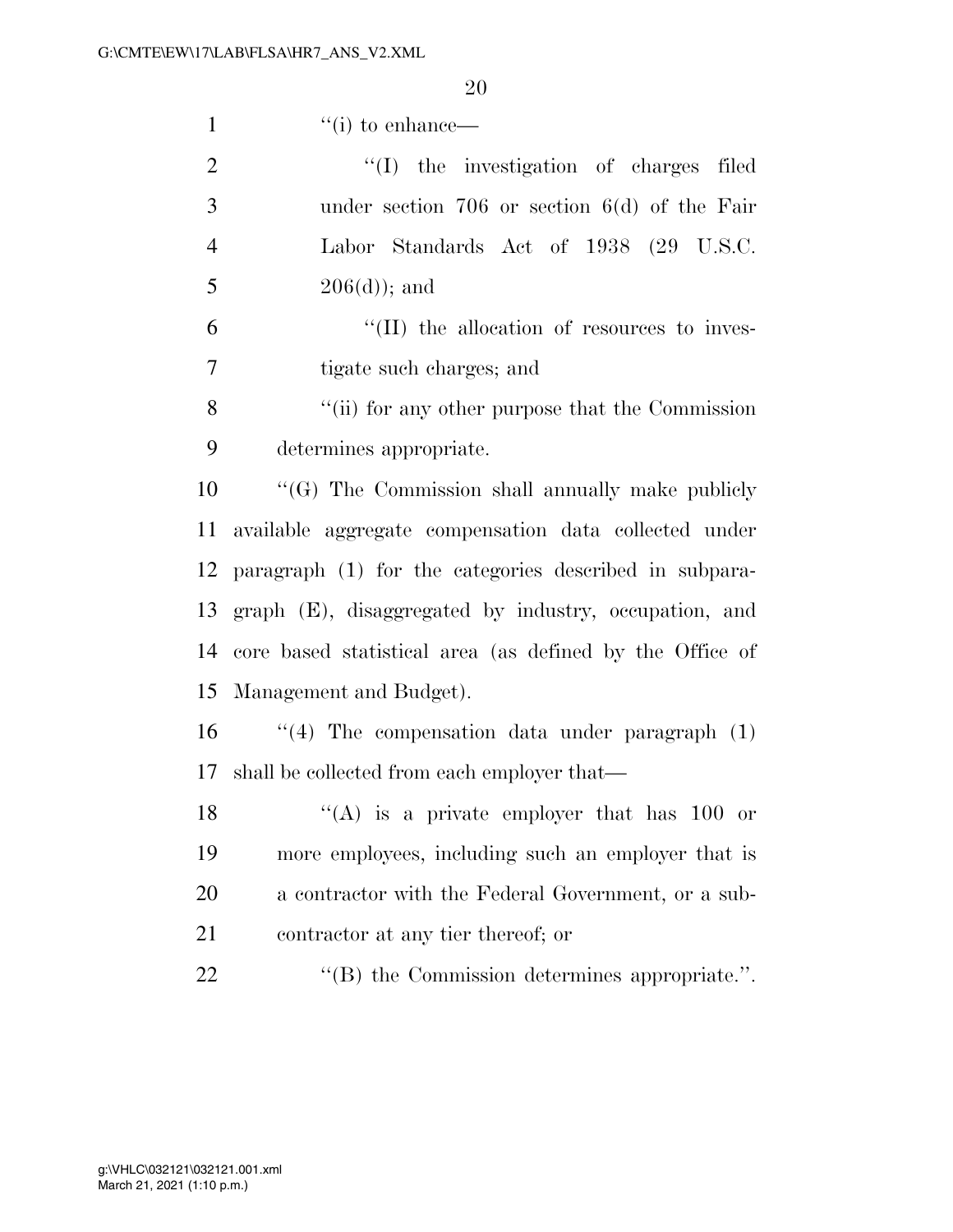### **SEC. 8. REINSTATEMENT OF PAY EQUITY PROGRAMS AND PAY EQUITY DATA COLLECTION.**

 (a) BUREAU OF LABOR STATISTICS DATA COLLEC- TION.—The Commissioner of Labor Statistics shall con- tinue to collect data on women workers in the Current Employment Statistics survey.

 (b) OFFICE OF FEDERAL CONTRACT COMPLIANCE PROGRAMS INITIATIVES.—The Director of the Office of Federal Contract Compliance Programs shall collect com- pensation data and other employment-related data (in- cluding, hiring, termination, and promotion data) by de- mographics and designate not less than half of all non- construction contractors each year to prepare and file such data, and shall review and utilize the responses to such data to identify contractors for further evaluation and for other enforcement purposes as appropriate.

 (c) DEPARTMENT OF LABOR DISTRIBUTION OF WAGE DISCRIMINATION INFORMATION.—The Secretary of Labor shall make readily available (in print, on the De- partment of Labor website, and through any other forum that the Department may use to distribute compensation discrimination information), accurate information on com- pensation discrimination, including statistics, explanations of employee rights, historical analyses of such discrimina-tion, instructions for employers on compliance, and any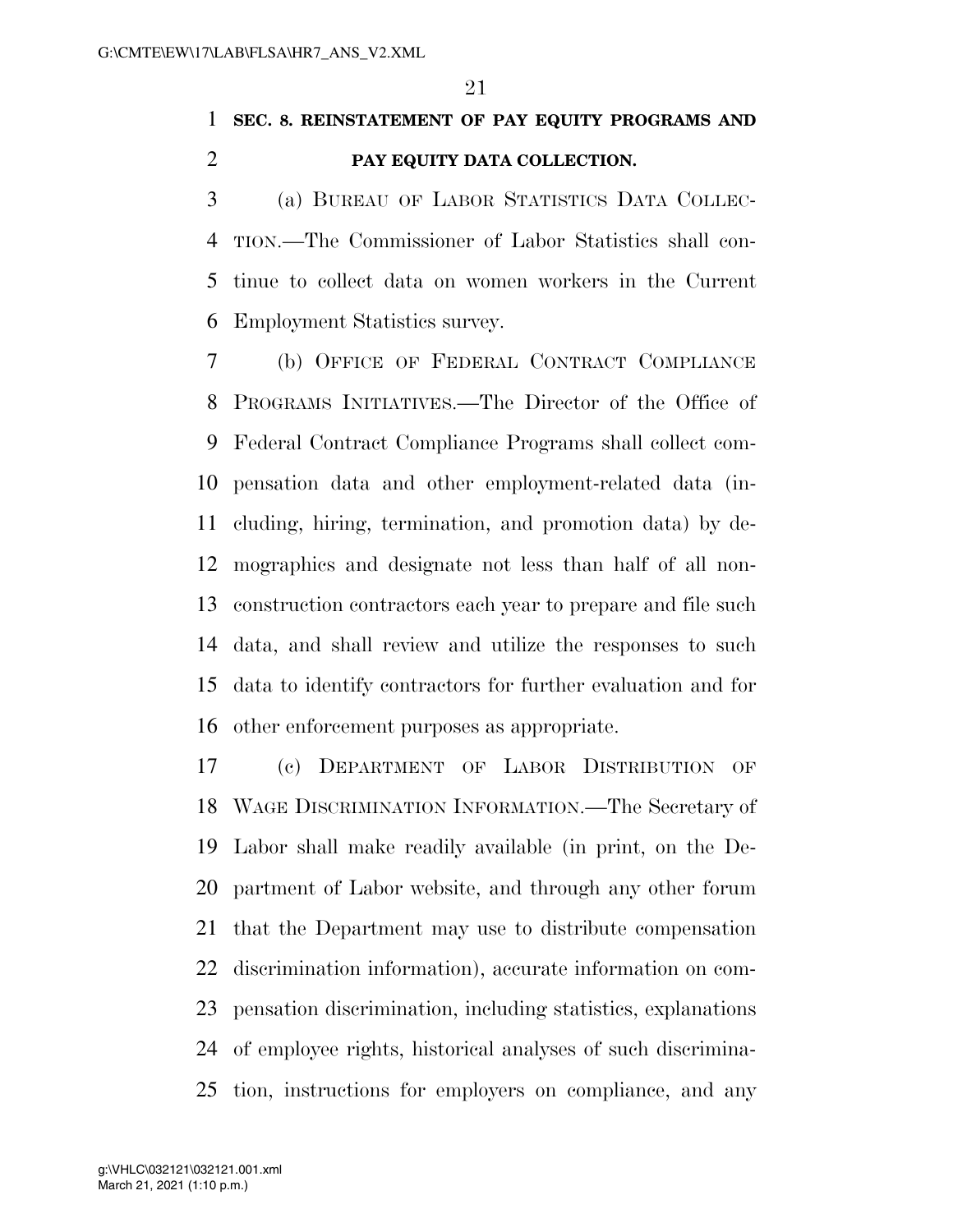other information that will assist the public in under-standing and addressing such discrimination.

### **SEC. 9. PROHIBITIONS RELATING TO PROSPECTIVE EM-PLOYEES' SALARY AND BENEFIT HISTORY.**

 (a) IN GENERAL.—The Fair Labor Standards Act of 1938 (29 U.S.C. 201 et seq.) is amended by inserting after section 7 the following new section:

## **''SEC. 8. REQUIREMENTS AND PROHIBITIONS RELATING TO WAGE, SALARY, AND BENEFIT HISTORY.**

 ''(a) IN GENERAL.—It shall be an unlawful practice for an employer to—

12 ''(1) rely on the wage history of a prospective employee in considering the prospective employee for employment, including requiring that a prospective employee's prior wages satisfy minimum or max- imum criteria as a condition of being considered for employment;

18 ''(2) rely on the wage history of a prospective employee in determining the wages for such prospec- tive employee, except that an employer may rely on wage history if it is voluntarily provided by a pro- spective employee, after the employer makes an offer of employment with an offer of compensation to the prospective employee, to support a wage higher than 25 the wage offered by the employer;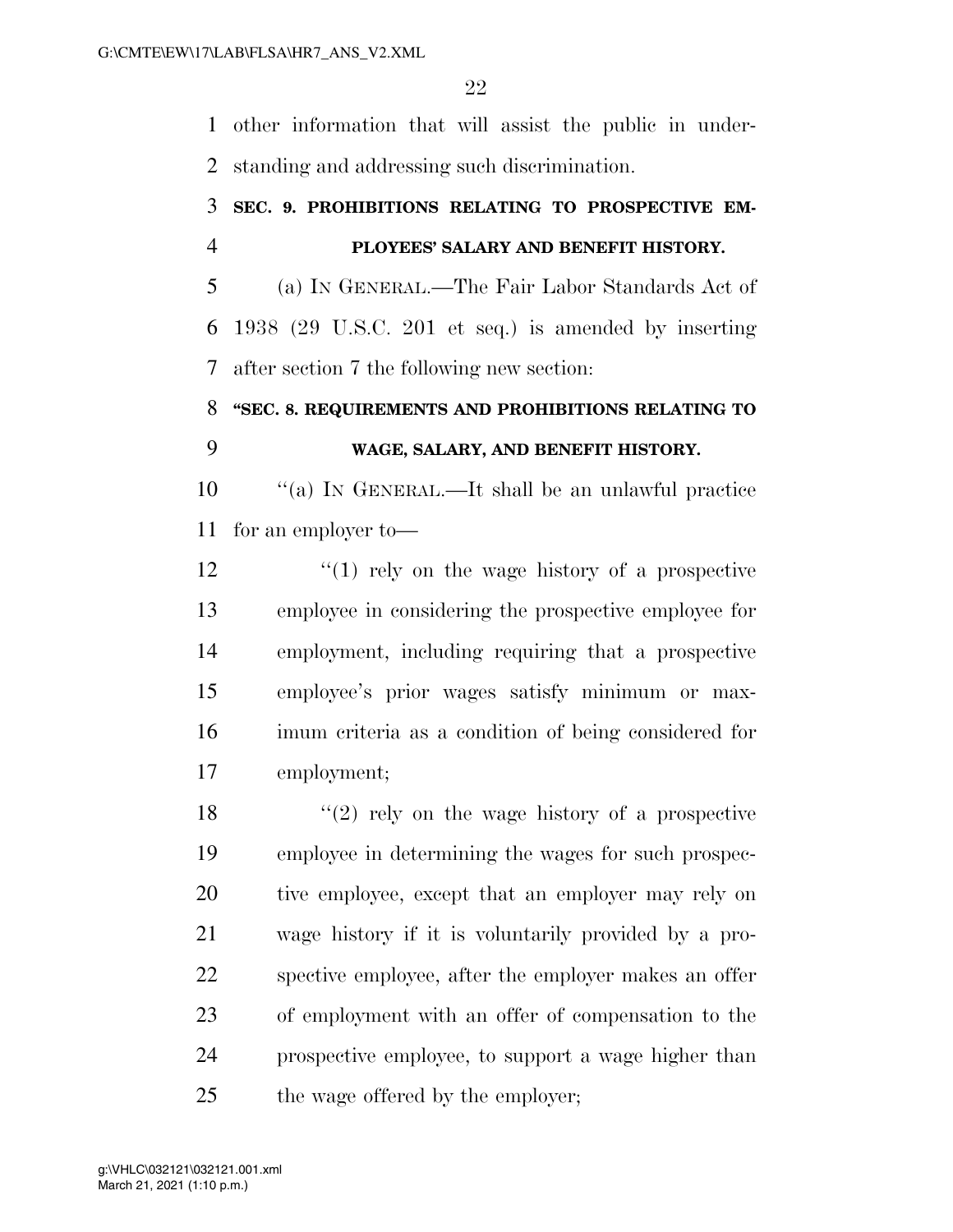| $\mathbf{1}$   | $(3)$ seek from a prospective employee or any                |
|----------------|--------------------------------------------------------------|
| $\overline{2}$ | current or former employer the wage history of the           |
| 3              | prospective employee, except that an employer may            |
| $\overline{4}$ | seek to confirm prior wage information only after an         |
| 5              | offer of employment with compensation has been               |
| 6              | made to the prospective employee and the prospec-            |
| 7              | tive employee responds to the offer by providing             |
| 8              | prior wage information to support a wage higher              |
| 9              | than that offered by the employer; or                        |
| 10             | $\lq(4)$ discharge or in any other manner retaliate          |
| 11             | against any employee or prospective employee be-             |
| 12             | cause the employee or prospective employee—                  |
| 13             | $\lq\lq$ opposed any act or practice made un-                |
| 14             | lawful by this section; or                                   |
| 15             | $\lq\lq (B)$ took an action for which discrimina-            |
| 16             | tion is forbidden under section $15(a)(3)$ .                 |
| 17             | "(b) DEFINITION.—In this section, the term 'wage             |
|                | 18 history' means the wages paid to the prospective employee |
| 19             | by the prospective employee's current employer or previous   |
| 20             | employer.".                                                  |
| 21             | (b) PENALTIES.—Section 16 of such Act (29 U.S.C.             |
| 22             | 216) is amended by adding at the end the following new       |
| 23             | subsection:                                                  |
| 24             | " $(f)(1)$ Any person who violates the provisions of sec-    |

tion 8 shall—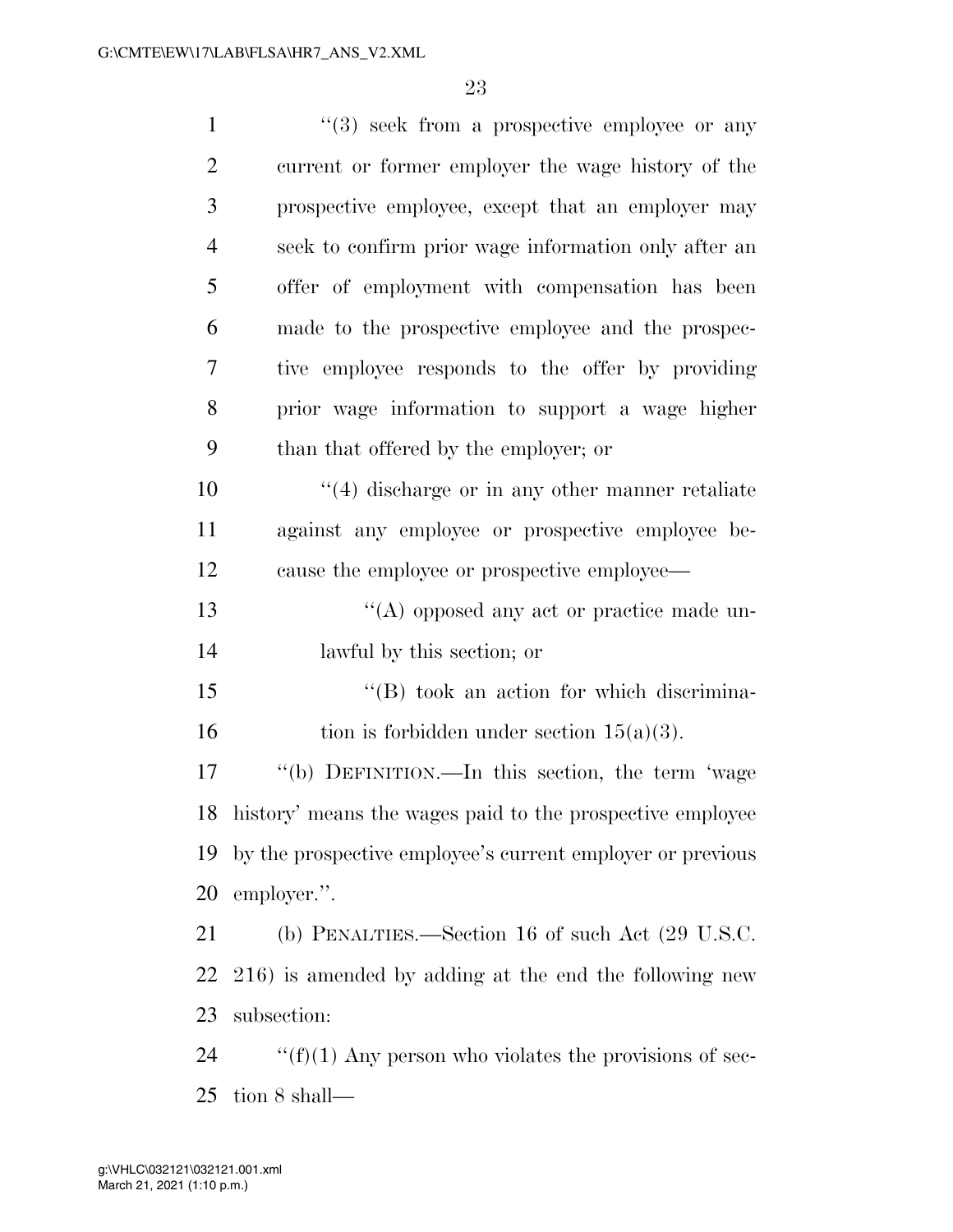$\langle (A)$  be subject to a civil penalty of \$5,000 for a first offense, increased by an additional \$1,000 for each subsequent offense, not to exceed \$10,000; and ''(B) be liable to each employee or prospective employee who was the subject of the violation for special damages not to exceed \$10,000 plus attor- neys' fees, and shall be subject to such injunctive re- lief as may be appropriate. ''(2) An action to recover the liability described in paragraph (1)(B) may be maintained against any em- ployer (including a public agency) in any Federal or State court of competent jurisdiction by any one or more em- ployees or prospective employees for and on behalf of—  $\langle (A)$  the employees or prospective employees; and ''(B) other employees or prospective employees similarly situated.''. **SEC. 10. AUTHORIZATION OF APPROPRIATIONS.**  (a) AUTHORIZATION OF APPROPRIATIONS.—There

 are authorized to be appropriated such sums as may be necessary to carry out this Act.

22 (b) PROHIBITION ON EARMARKS.—None of the funds appropriated pursuant to subsection (a) for purposes of the grant program in section 5 of this Act may be used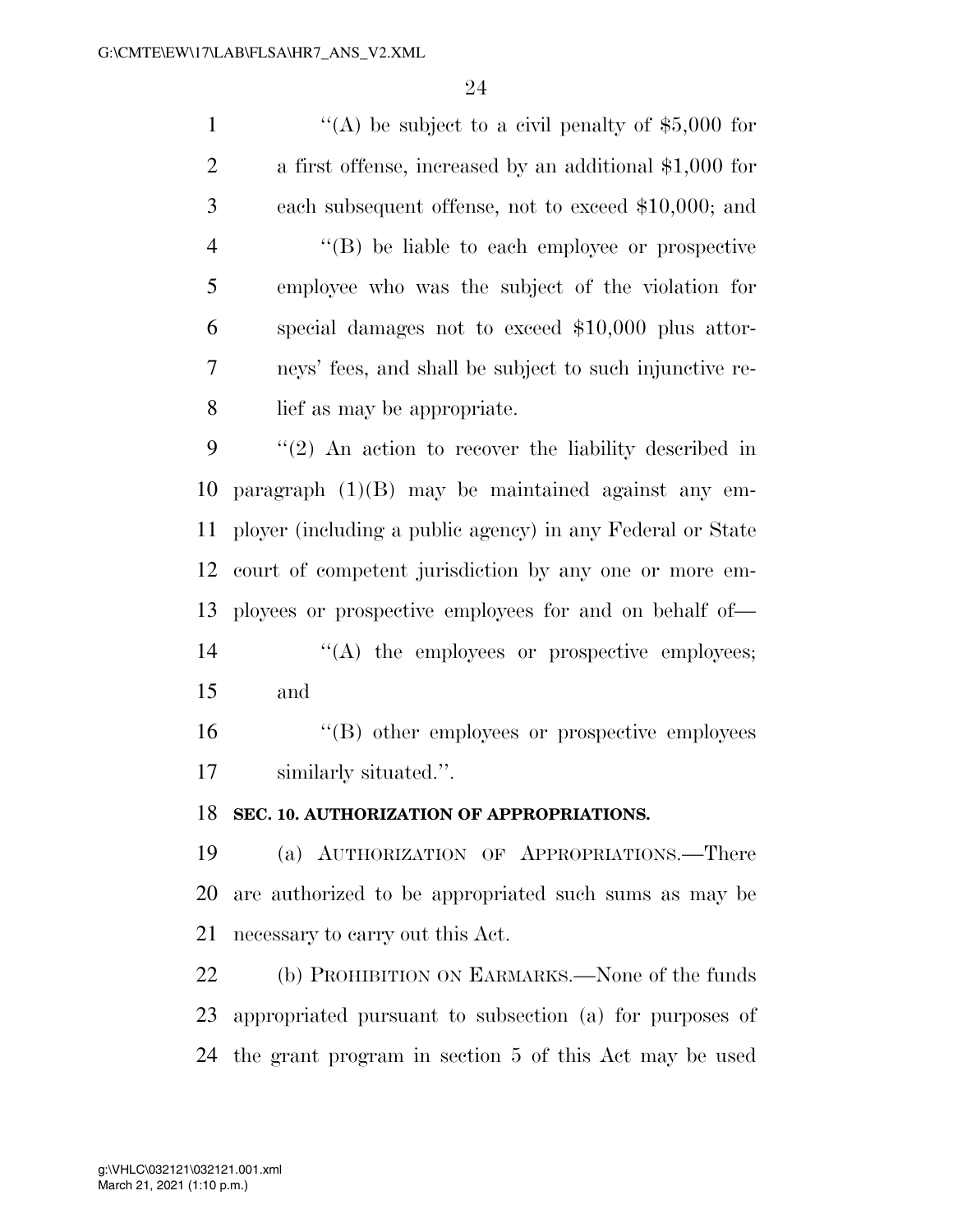for a congressional earmark as defined in clause 9(e) of rule XXI of the Rules of the House of Representatives. **SEC. 11. SMALL BUSINESS ASSISTANCE.** 

 (a) EFFECTIVE DATE.—This Act and the amend- ments made by this Act shall take effect on the date that is 6 months after the date of enactment of this Act.

 (b) TECHNICAL ASSISTANCE MATERIALS.—The Sec- retary of Labor and the Commissioner of the Equal Em- ployment Opportunity Commission shall jointly develop technical assistance material to assist small enterprises in complying with the requirements of this Act and the amendments made by this Act.

 (c) SMALL BUSINESSES.—A small enterprise shall be exempt from the provisions of this Act, and the amend- ments made by this Act, to the same extent that such en- terprise is exempt from the requirements of the Fair Labor Standards Act of 1938 (29 U.S.C. 201 et seq.) pur-18 suant to clauses (i) and (ii) of section  $3(s)(1)(A)$  of such 19 Act  $(29 \text{ U.S.C. } 203 \text{(s)}(1) \text{(A)}).$ 

#### **SEC. 12. RULE OF CONSTRUCTION.**

 Nothing in this Act, or in any amendments made by this Act, shall affect the obligation of employers and em- ployees to fully comply with all applicable immigration laws, including being subject to any penalties, fines, or other sanctions.